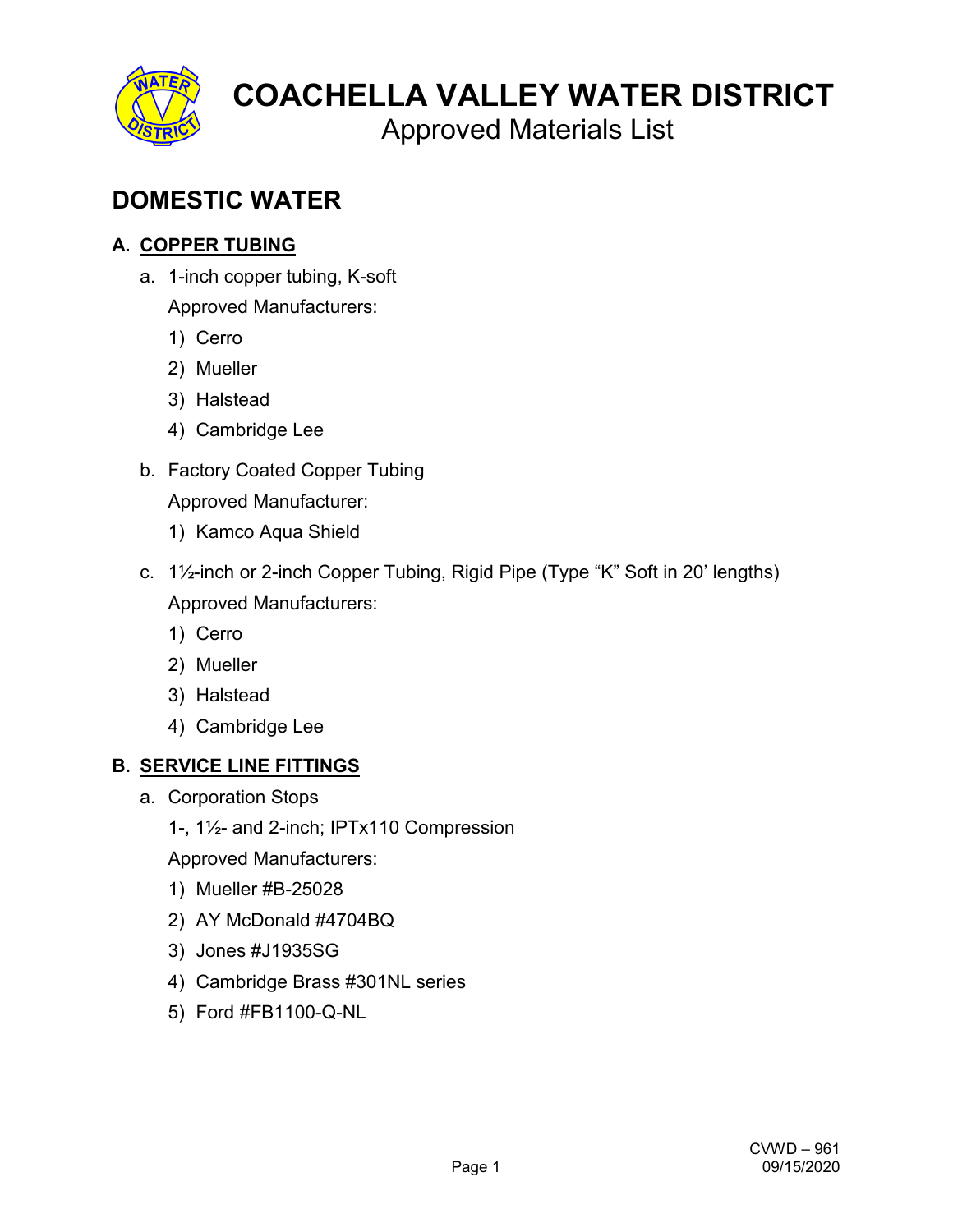

- Approved Materials List
- b. Angle Meter Stops

1-inch; 110 Compression x Swivel

Approved Manufacturers:

- 1) Mueller #B-24258-1 (no lip on swivel)
- 2) Ford #BA43-444WQ
- 3) Jones #J1963WSG
- 4) AY McDonald #4602BQ
- 5) Cambridge #210NL-H4T4

1½-inch; 110 Compression x Flange

Approved Manufacturers:

- 1) Mueller #B-24276
- 2) Ford #BFA43-666WQ
- 3) Jones #J1975WSG
- 4) AY McDonald #4602BQ
- 5) Cambridge #210NL-H6MF6

2-inch; 110 Compression x Flange

Approved Manufacturers:

- 1) Mueller #B-24276
- 2) Ford #BFA43-777WQ
- 3) Jones #J1975WSG
- 4) AY McDonald #4602BQ
- 5) Cambridge #210NL-H7MF7
- c. Ball Valves, Brass, for Meters Only

1-inch, 1½-inch and 2-inch (all to be lever handle, with no lip on swivel) Approved Manufacturers:

- 1) Mueller B-24351-1
- 2) AY McDonald #6101 MWHB3
- 3) Cambridge # 212NL Series
- 4) Ford #13-444W-NL w/HB24S (1"), #13-666W-NL w/HB67S (1 ½"), #13-777W-NL w/HB67S (2")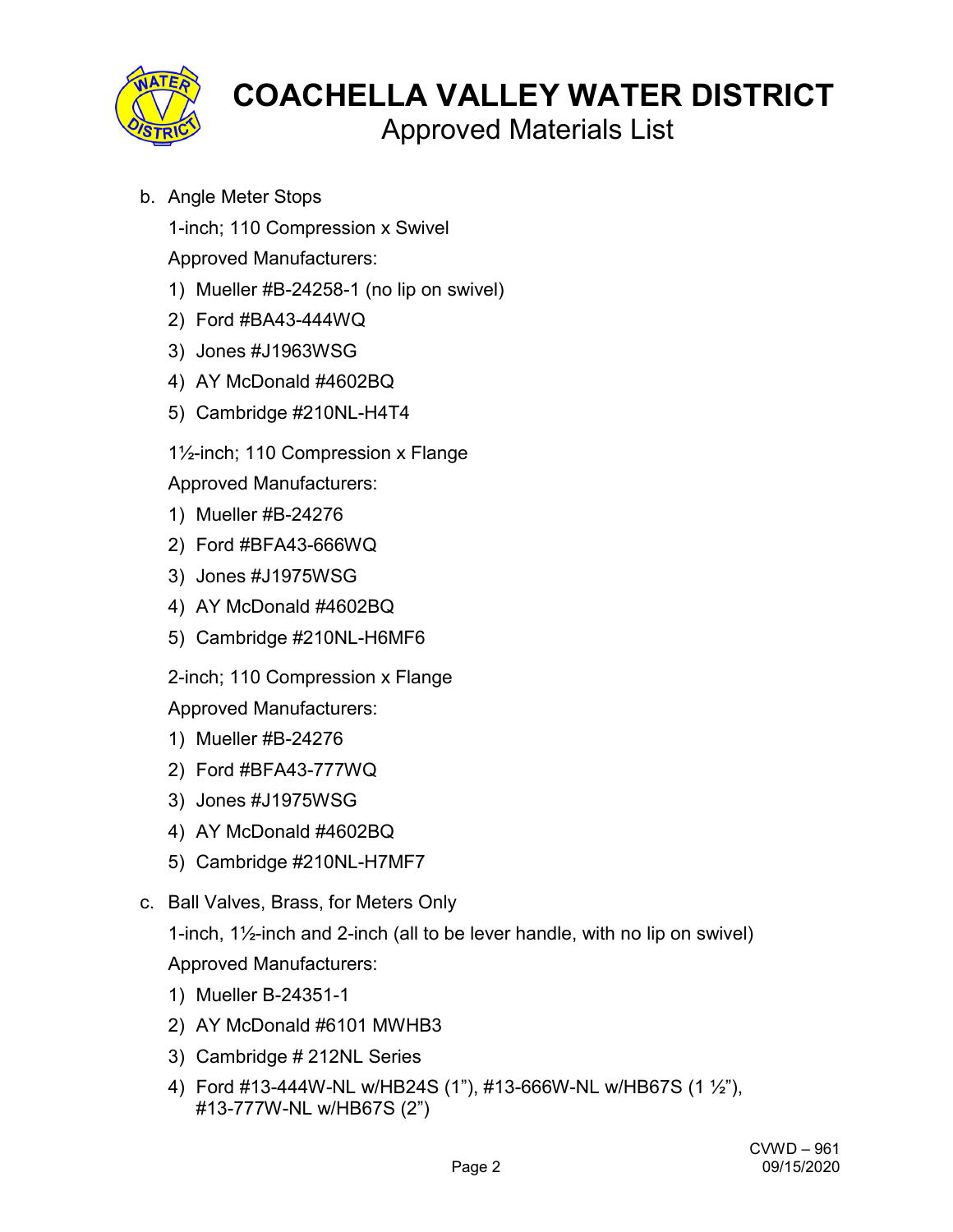

d. Service Saddles

For 12-inch pipe and smaller, copper alloy body and double strapped bronze Approved Manufacturers:

- 1) Jones J-979
- 2) Mueller BR2-B
- 3) Ford 202B
- 4) Smith-Blair 232
- 5) Cambridge Brass 810

For 18-inch pipe and larger, ductile iron service saddle epoxy coated or copper alloy body with triple stainless steel straps or extra wide single strapped stainless steel.

Approved Manufacturers:

- 1) Muller DR2S
- 2) Smith-Blair 366
- 3) Romac 202NS
- 4) Ford FC202
- 5) Power Seal
- e. Straight Couplings

Approved Manufacturers:

1-inch; 110 Compression

- 1) Mueller H-15403
- 2) Jones J609SG
- 3) Cambridge 119NL-H4H4
- 1½-inch; 110 Compression
- 1) Mueller H-15403
- 2) Jones J2609SG
- 3) Cambridge 119NL-H6H6
- 2-inch; 110 Compression

Approved Manufacturers:

1) Mueller H-15403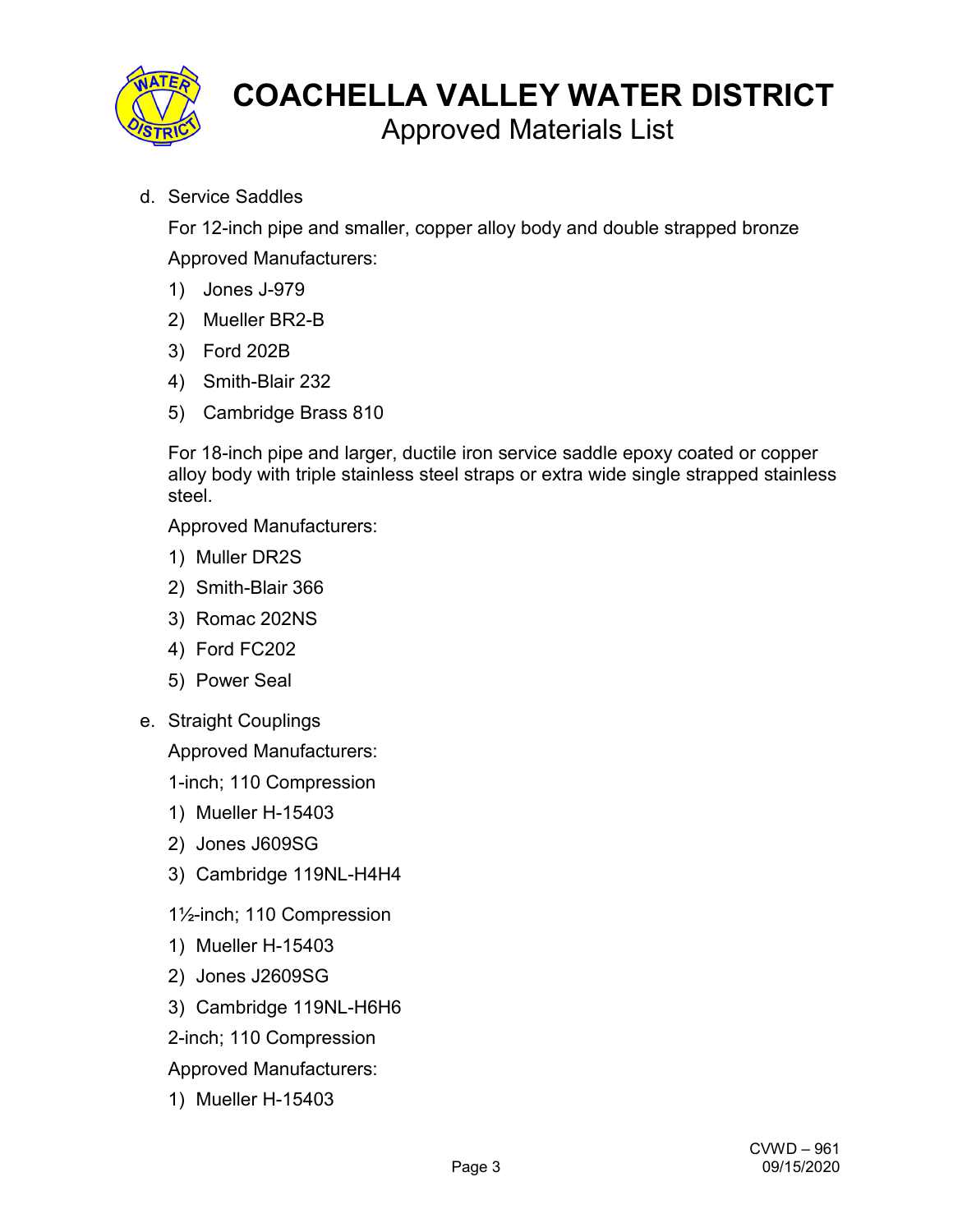

Approved Materials List

- 2) Jones J2609SG
- 3) Cambridge 119NL-H7H7

# **C. METER BOXES**

- a. Meter Boxes for 1-inch, 1 1/2-inch, and 2-inch Service Lines (Non-traffic Areas) Approved Manufacturers:
	- 1) DFW Plastics Inc.
		- a) Lid: DFW1640C-4 914P "CVWD" LID
		- b. Box: DFW1640C-12-BODY
- b) Meter Boxes for 1-inch, 1½-inch and 2-inch Lines (Traffic Areas) Approved Manufacturers:
	- 1) DFW Plastics Inc.
		- a) Lid: DFW1640C-4 "CVWD" LID
		- b) Box: DFW1640C-12-BODY

# **D. COMMERCIAL METER – WELLS & BOOSTER STATIONS**

Approved Manufacturers:

1) Krohne Enviromag Electromagnetic Flow Meter OPTIFLUX 2000

# **E. CONSTRUCTION METER**

Approved Manufacturers:

- 1) Sensus #125
- 2) Performance Meter
- 3) Badger

# **F. FIRE HYDRANTS**

a. Dry Barrel

- 1) Muller A423
- 2) Mc Wane Kennedy K-81A & Clow F-2545
- 3) American Darling (AFC) #B-84-B
- b. Wet Barrel-Bronze Fire Hydrants
	- Approved Manufacturers: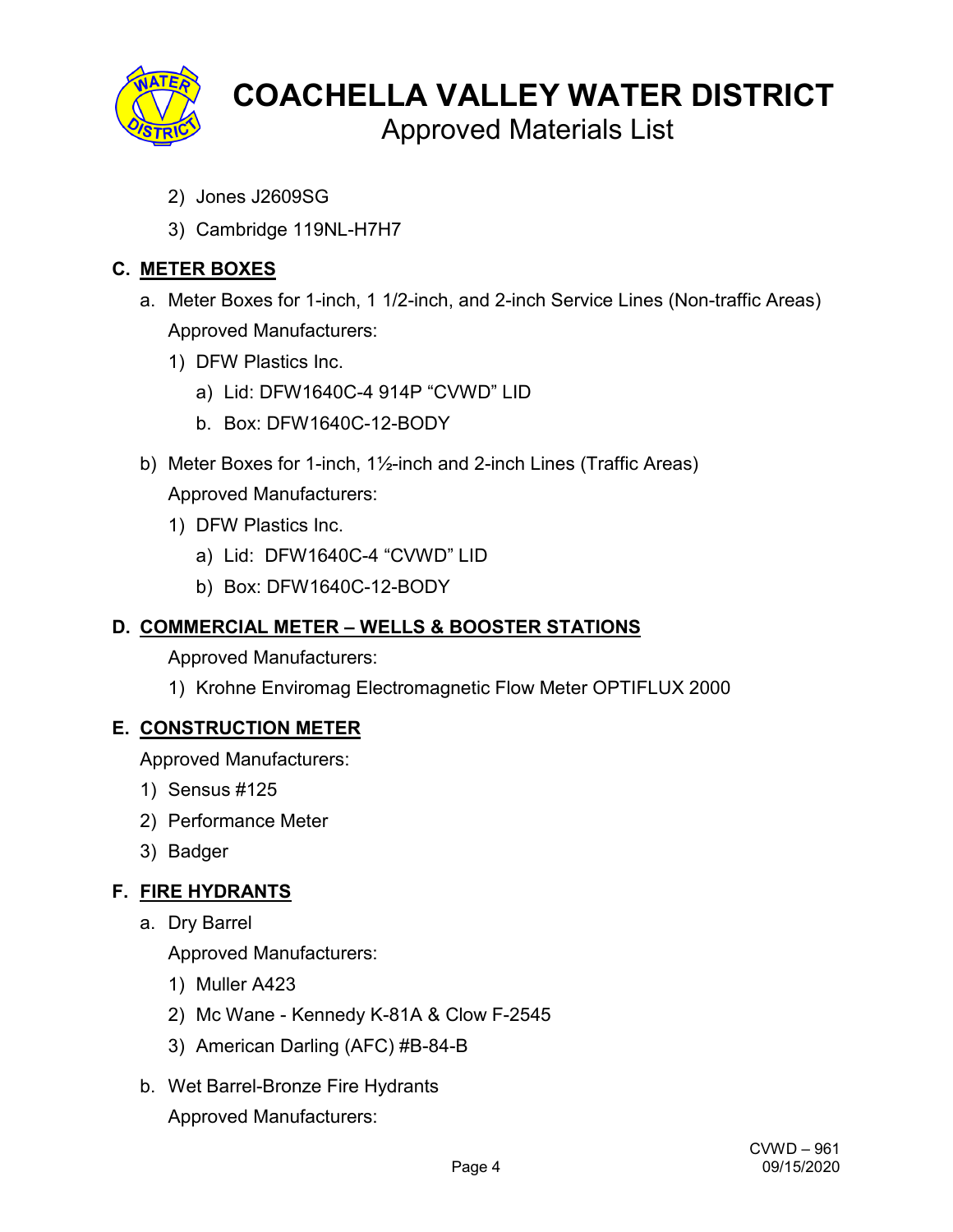

Approved Materials List

- 1) James Jones #J-3765
- 2) Mc Wane/Clow #2060
- 3) AVK 2464
- c. Wet Barrel-Ductile Iron Fire Hydrants

Approved Manufacturers:

- 1) James Jones #J4060
- 2) Mc Wane/Clow #860
- 3) AVK 24/90
- d. Wet Barrel Check Valve Fire Hydrants (Hydrant caps shall be bronze caps) Approved Manufacturers:
	- 1) Mc Wane/Clow #LB400
	- 2) Mc Wane/Clow #LP619 Low Profile
	- 3) James Jones J-5000

#### **G. AIR AND VACUUM RELIEF VALVES AND FITTINGS**

a. 1-inch Air Relief Valves

Approved Manufacturers:

- 1) Vent-O-Mat Model 025RBX2521
- 2) ARI Model D-040-1" Threaded
- 3) ARI Model D-020 (Pressures below 20 psi)
- 4) Vent-Tech 01WTR25TCS
- b. 2-inch Air Relief Valves

- 1) Vent-O-Mat Model 050RBX2521
- 2) ARI Model D-40-2" Threaded
- 3) Vent-Tech 02WTR25TCS
- c. Copper Tubing Elbows 1-inch or 2-inch Compression x FIPT Approved Manufacturers:
	- 1) Mueller IP H15533
	- 2) Jones J2621SG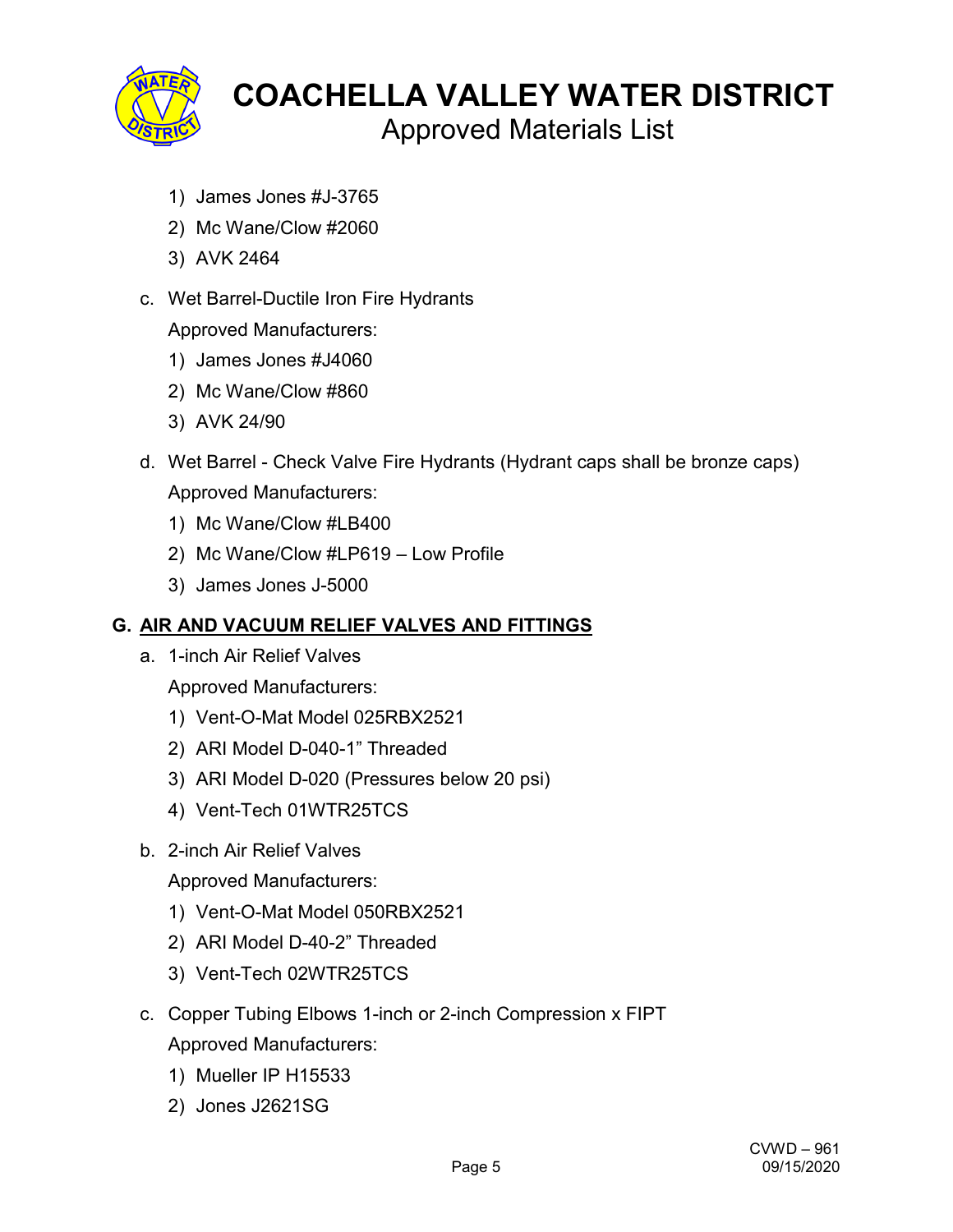

Approved Materials List

- 3) Ford L14-44-Q
- 4) AY McDonald 4779Q
- 5) Cambridge 105NL Series
- d. Copper Tubing Elbows 1-inch or 2-inch Compression x Compression Approved Manufacturers:
	- 1) Mueller H-15526
	- 2) Jones J26115G
	- 3) Ford L44-77-Q
	- 4) AY McDonald 4761Q
	- 5) Cambridge 105NL Series
- e. Copper Tubing Ball Valve 1-inch or 2-inch

Approved Manufacturers:

- 1) Mueller B25209
- 2) Jones J1949S6
- 3) Cambridge Brass 212NL F4T4H (1 inch); 212NL –F7MF7H (2 inch)
- f. Copper Tubing –Corporation Stop; 1-inch or 2-inch IPT x 110 Compression Approved Manufacturers:
	- 1) Muller B-25028
	- 2) Jones J1935SG
	- 3) AY McDonald 46704BQ
	- 4) Cambridge Brass 301NL series
- g. Air/Vac Covers

Approved Manufacturers:

1) Armorcast

P6002001B-SND; 24-inch round x 24-inch deep P6002002B-SND; 20-inch round x 24-inch deep P6002003B-SND; 12-inch round x 24-inch deep

2) Pipeline Products Advantage Series (Added by Application #44) VCAS-1424-SM SANDSTONE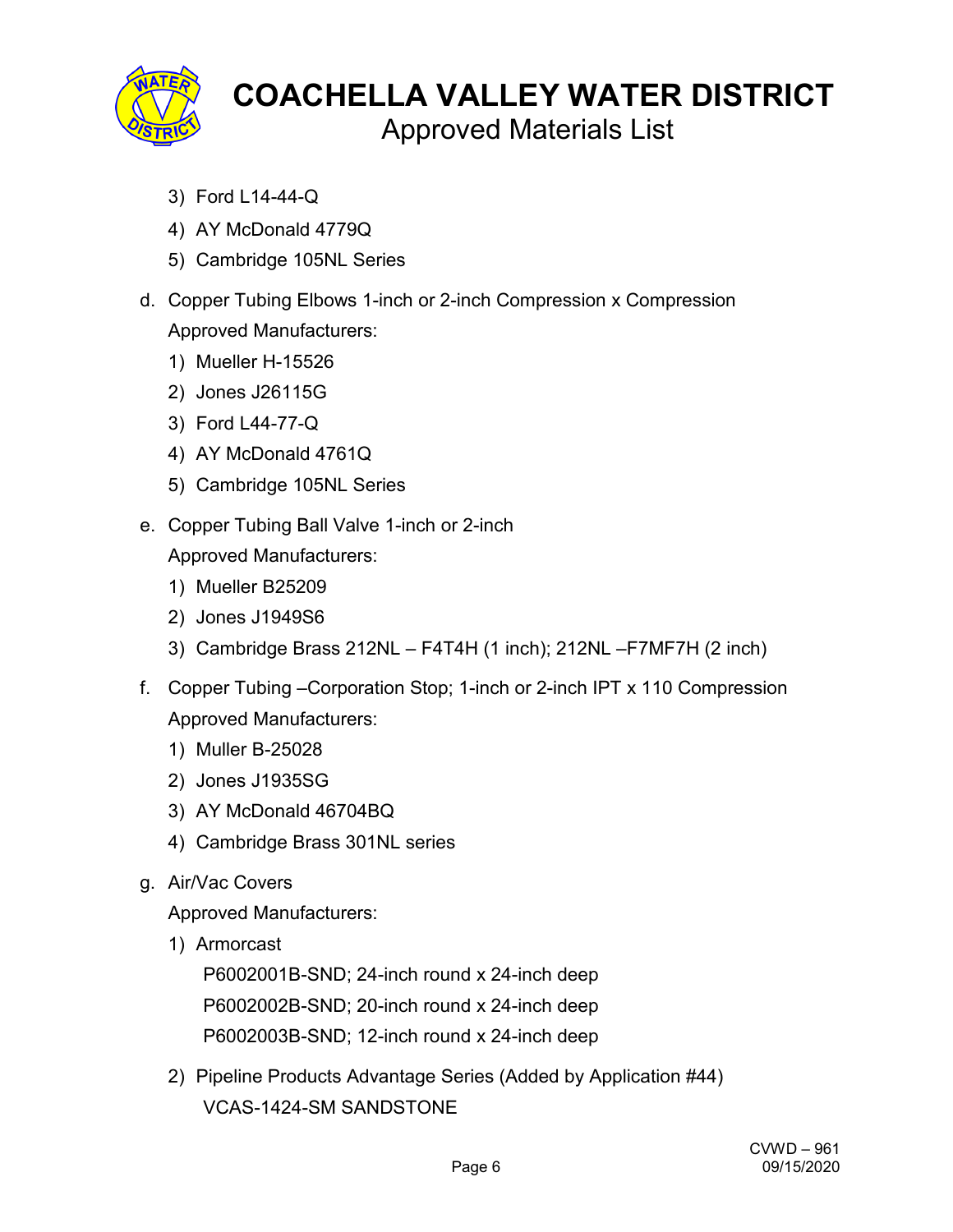

Approved Materials List

VCAS-1830-SM SANDSTONE

VCAS-2436-SM SANDSTONE

- h. Threaded Red Brass Fittings
	- 1) Per ASTM B43 and containing a maximum of 0.25% lead

# **H. PIPE**

a. Ductile Iron Pipe

Approved Manufacturers:

- 1) U.S. Pipe
- 2) Mc Wane/Pacific States
- 3) American CI
- b. Ductile Iron Zinc Coated Pipe

Approved Manufacturers:

- 1) U.S. Pipe
- 2) Mc Wane/Pacific States
- 3) American CI
- c.  $PVC C909 CL 235 psi (8 12 inch diameter)$

PVC – C909 CL 165 psi (16 inch diameter)

- 1) JM Eagle
- d. PVC C905 DR25 CL 165 psi (18 30 inch diameter) Approved Manufacturers:
	- 1) JM Eagle
	- 2) North American Pipe

# **I. PIPE FITTINGS**

- a. Flanged to Mechanical Joint Pipe adaptors (Ductile Iron) Approved Manufacturers:
	- 1) U.S. Pipe
	- 2) Tyler Union
	- 3) Star
	- 4) Sigma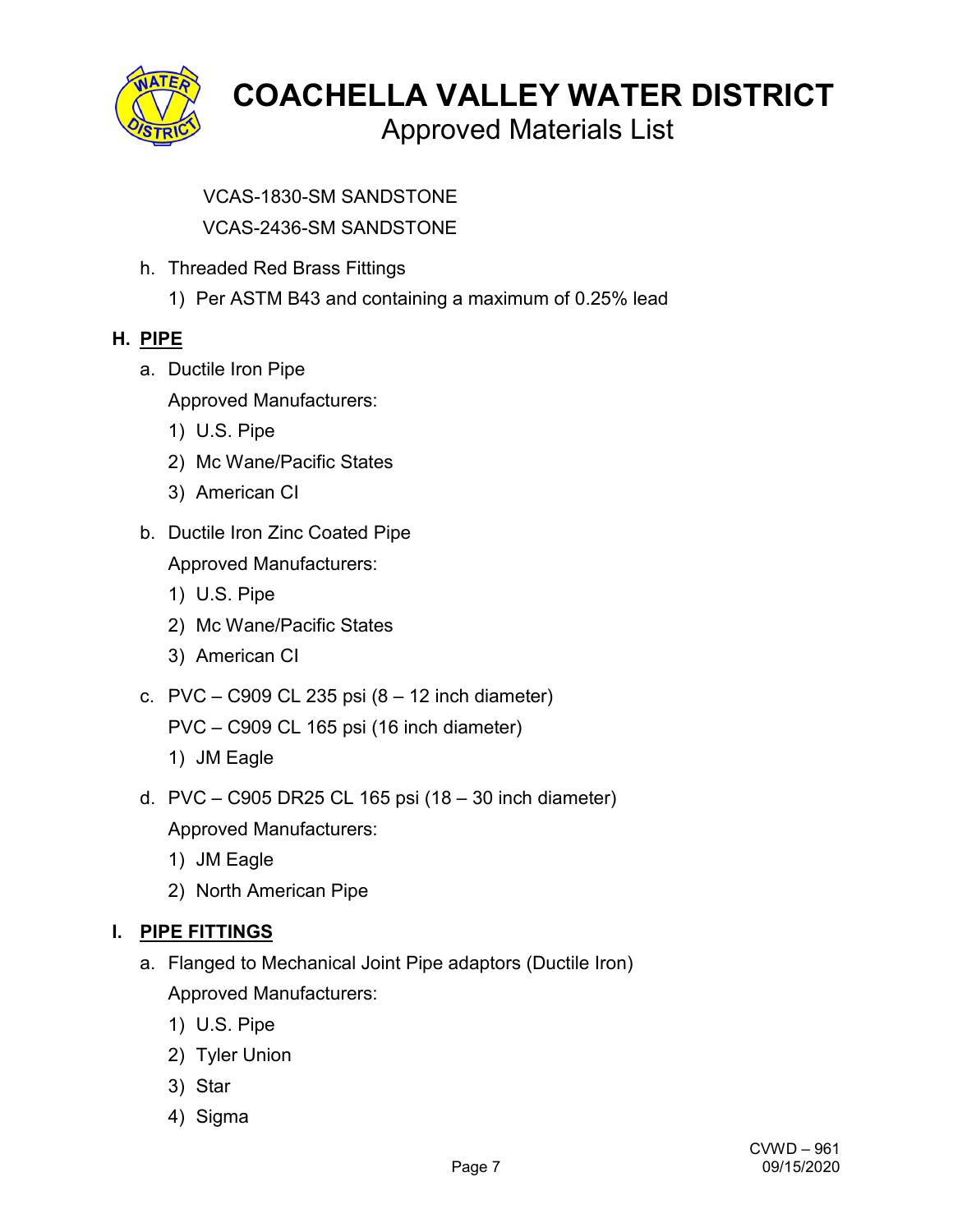

- 5) Pipeline Components, Inc. (PCI)
- 6) SIP Industries (ARC Zinc Coating Optional)
- b. Pipe Restraints Tyton Joint Restraining Gaskets (18 inches or smaller) Approved Manufacturers:
	- 1) U.S. Pipe Field Lok Gaskets
	- 2) Pacific States Sure Stop 350
	- 3) Romac Piranha Restraint Gasket
	- 4) Tyler Union Sure Stop 350
- c. Pipe Restraints MJ Restraint Joints with wedge-action cleats Approved Manufacturers:
	- 1) Ebba Iron Megalug
	- 2) Ford Uniflange
	- 3) Star Stargrip and 3000 series for DIP and 4000 series for PVC
	- 4) Romac Romagrip
	- 5) Sigma Onelok
	- 6) Tyler Union TUF Grip Series 1500
	- 7) SIP Industries EZ Grip
- d. Pipe Restraints Manufactured Self Restraining Joints Approved Manufacturers:
	- 1) U.S. Pipe TR Flex
	- 2) Mc Wane/Pacific States Thrust Lock
	- 3) Romac Alpha Restraint Coupling
	- 4) Tyler Union TUF Grip Series 200
	- 5) And the equivalent of American
- e. Flexible Expansion Joints

- 1) EBBA Flex Tend #408F21 (8-inch only)
- 2) Star #SFPJ5008
- 3) Romac Flexijoint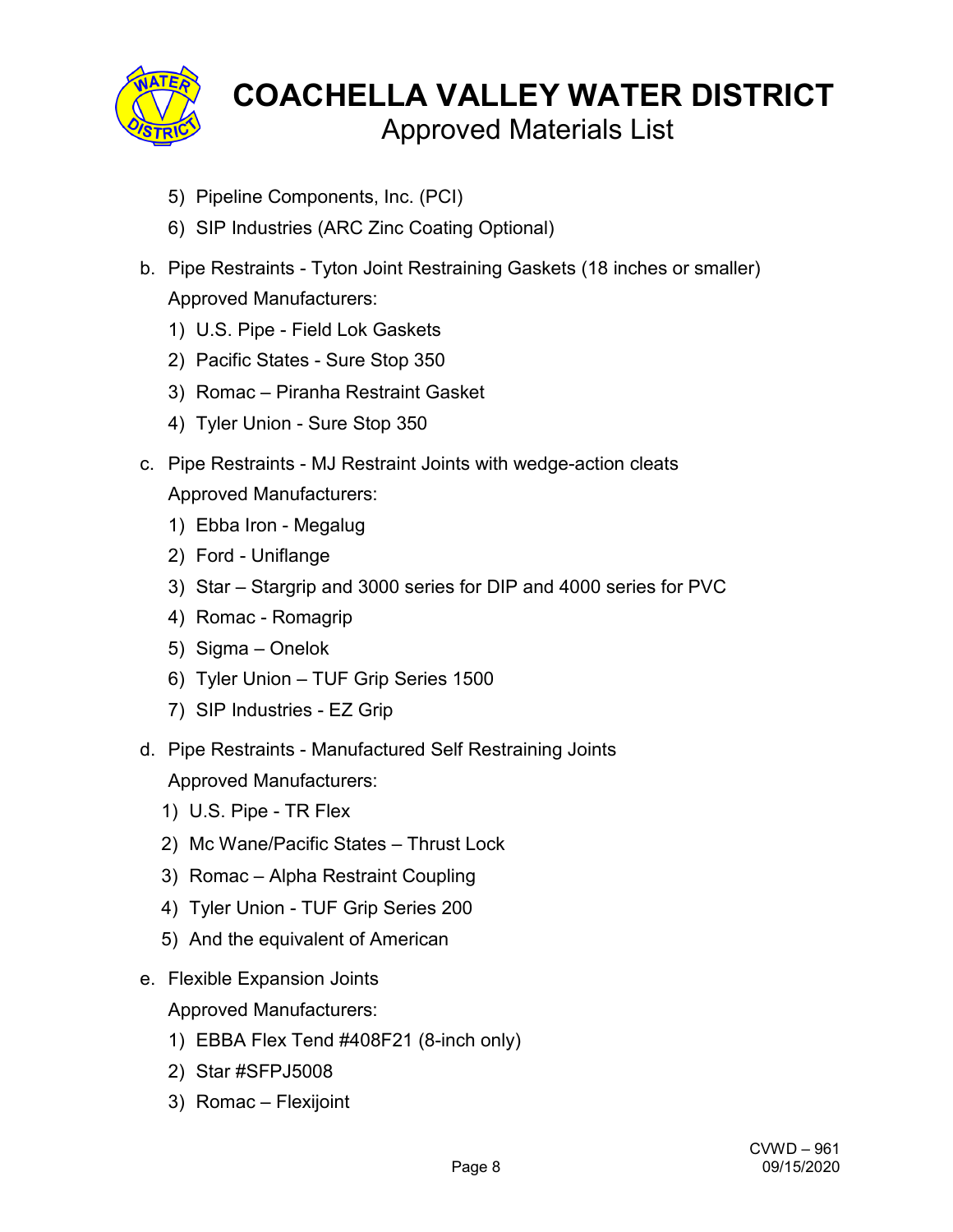

Approved Materials List

f. Repair Coupling

Approved Manufacturers:

- 1) PowerSeal Power Clamp, 3506 Powermax Cast Coupling, and 3490 Power Sleeve
- 2) Smith Blair Top bolt repair coupling
- 3) Romac Macro Coupling, 501 and XR501 Coupling
- 4) Hymax 2 or Hymax Grip (restraint)
- g. Flange Gaskets

Approved Manufacturers:

- 1) 1/16-inch Thick Laminated Nonasbestos Fiber, Cranite
- h. Victaulic couplings and fitting for grooved end pipe Approved Manufacturers:
	- 1) Victaulic QuickVic Couplings 107N and 117N
	- 2) AGS W07 and W77 Couplings

# **J. VALVES**

- a. Gate Valves (Ductile Iron Body with Resilient Seal) Approved Manufacturers:
	- 1) American Flow 2500-1
	- 2) Mueller 2362 Series
	- 3) Clow F61
	- 4) American AVK Series 45 & 55
- b. Butterfly Valves (Ductile Iron Body) Approved Manufacturers:
	- 1) Mueller Lineseal III Product line
	- 2) Dezurik
- c. Single Check Detector Valves Approved Manufacturers:
- d. Reduced Pressure Principle Valves Approved Manufacturers: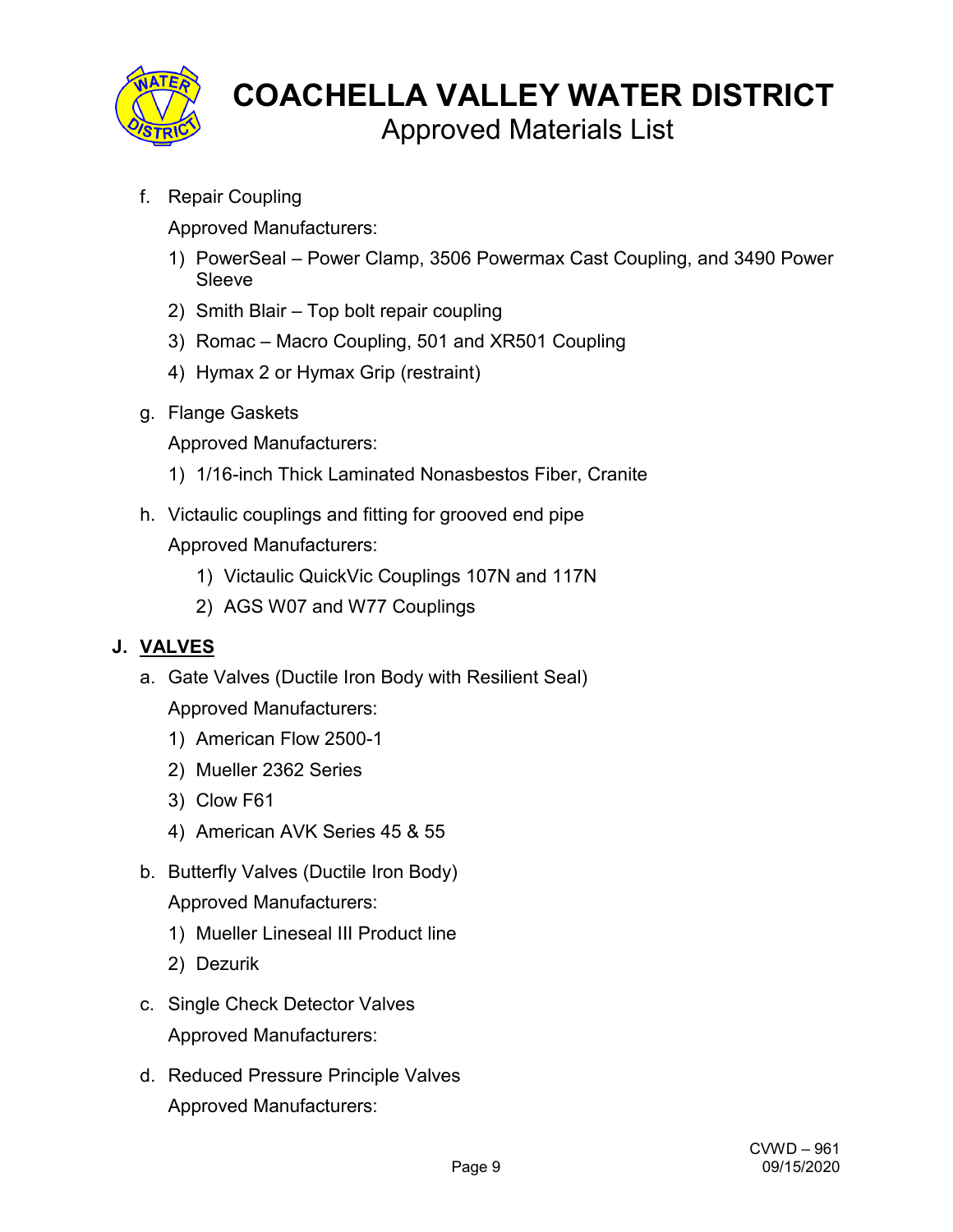

Approved Materials List

- 1) Apollo Valves 1" RPLF 4A
- 2) Apollo Valves 2" RPLF 4A
- 3) Apollo Valves RPDA 4ALF
- 4) Wilkins Backflow -1" 975XL-2
- 5) Wilkins Backflow 2" 975XL-2
- e. Double Check Valves

- 1) Wilkins Backflow -1" 950XL-2
- 2) Wilkins Backflow -2" 950XL-2
- 3) Apollo Valves 1" DCLF 4A
- 4) Apollo Valves 2" DCLF 4A
- 5) Apollo Valves DCDA 4ALF 4"-12"
- 6) Apollo Valves DCDA 4nALF 4"-12"
- 7) Febco LF876V 4"-10"
- f. Valve Locking Devices (for Gate Valves) Approved Manufacturers:
	- 1) Protech (for gate valves)
		- A1200 A2400 A3600
		- A4800
	- 2) Protech (for butterfly valves)
		- B1200
		- B2400
		- B3600
		- B4800
- g. Valve Wells Frame & Lid Approved Manufacturers:
	- 1) Bingham and Taylor Mark V
		- a. Base GRE10RTF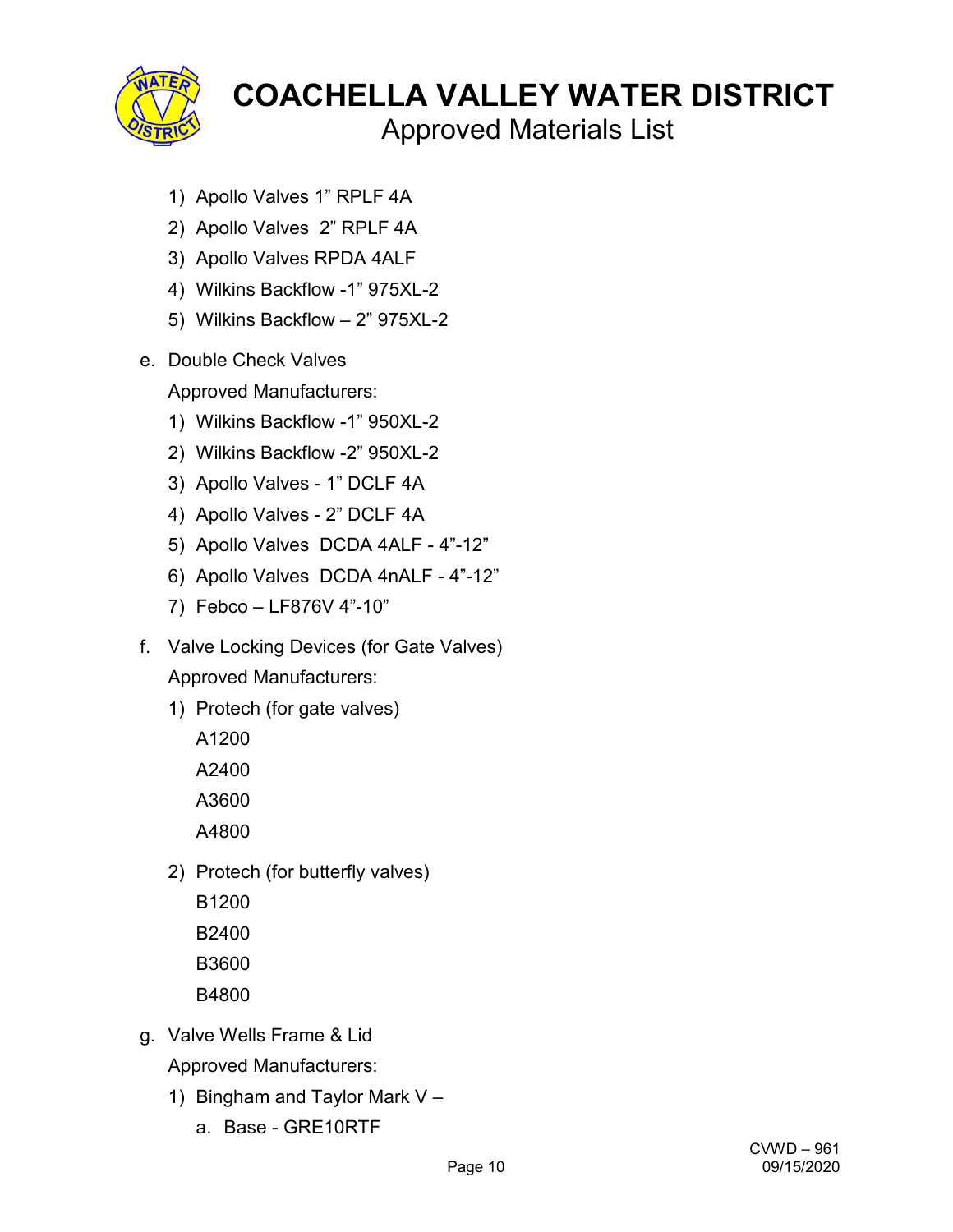

- b. Triangular Lid Water CUL10LTCVWD-W
- c. Triangular Lid Reclaimed Water CUL10LTCVWD-RW
- d. Triangular Lid Locking I10LTIRWD-RW
- h. Valve Well Riser
	- 1) 8-inch PVC C-900 CL-150
- i. Protective Coatings

Approved Manufacturers:

- 1) Polyethylene Wrap US Pipe V-Bio Wrap
- 2) NO-OX-ID manufactured by SanChem, Inc.
- 3) Bituminous Tar Mastic manufactured by Christy's HD-50
- 4) Anti-Corrosion Wax Tape

#### **K. WATER SUPPLY WELLS**

Approved Manufacturers or approved equal:

- 1) Well Screen
	- a. Roscoe Moss Company
- 2) Filter Gravel
	- a. Colorado Silica Sand Inc.
	- b. Tacna Sand and Gravel LLC
- 3) Motor Assembly
	- a. General Electric, U.S. Motors
	- b. Newman

# **L. CONCRETE VAULTS**

1) 200 Series Vaults:

Approved Manufacturers:

- e. Jensens #K3048-FH45-27T (BR200-CVWD2)
- f. J&R Concrete #3500-IW
- 2) 400 Series Vaults: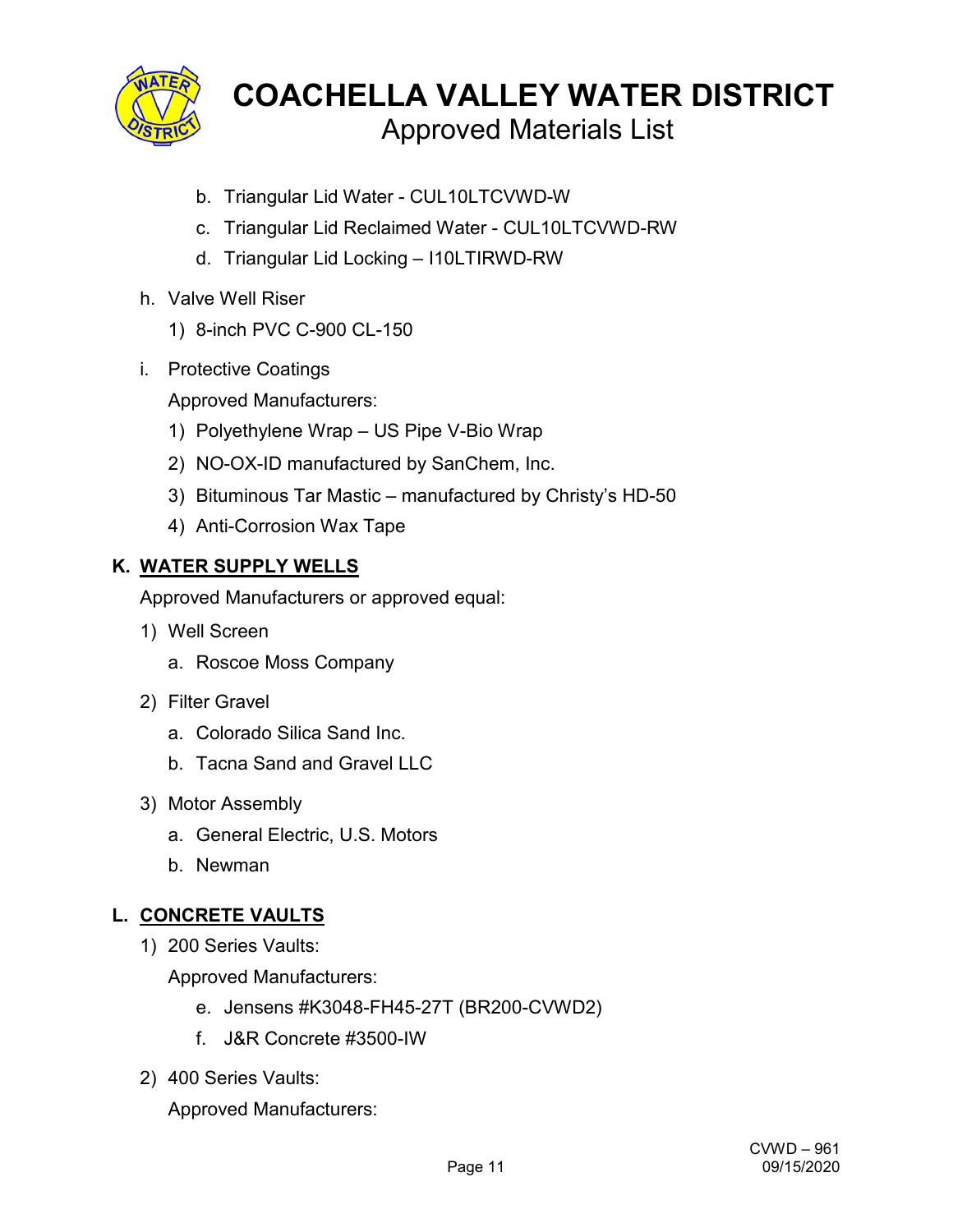

- a. Jensens #K3660-FH45-27T (BR400-CVW2)
- b. J&R Concrete #2640-IW
- 3) 500 Series Vaults:

Approved Manufacturers:

- a. Jensens #K466-FH45-27T (BR500-CVW2)
- b. J&R Concrete #4660-IW
- 4) Confined Space Mounts

Approved Manufacturers:

a. Tuff Built Davit Mount (30033 and 30053)

# **M. PIPE SPACERS**

Approved Manufacturers:

- 1) Cascade CCS series
- 2) CCI Pipeline Systems
- 3) BWM
- 4) Calpico Inc.

# **N. UTILITY MARKER POSTS**

Approved Manufacturers:

1) Flexstake, Inc. (No. EZWC206W – white with reflective strip)

# **O. TRACER WIRE**

- 1) Copperhead
- 2) NEPTCO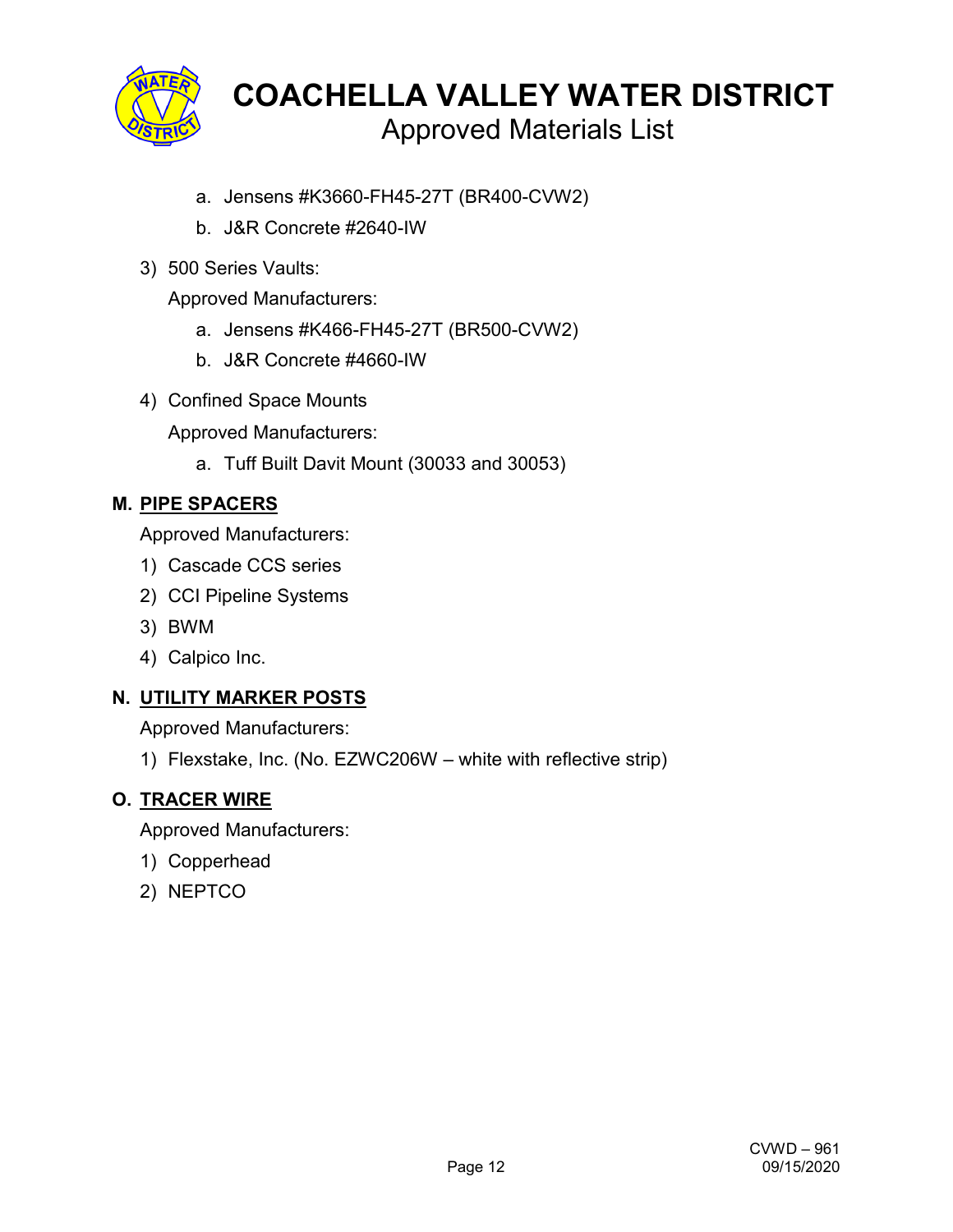

Approved Materials List

# **SANITATION (WASTEWATER)**

# **A. AIR-VAC VALVES**

Approved Manufacturers

- 1) Vent-O-Mat
- 2) ARI D-025 Model D-025TP02LP

# **B. WET WELL COATINGS**

Approved Manufacturers:

- 1) Sancon Epoxy 100
- 2) Kopper's Bitumastic 300-M
- 3) Engard 463
- 4) Zebron

# **C. MID-RANGE PIPE LOCATORS**

Approved Manufacturers

- 1) 3M Electrical Products Division
- 2) Scotchmark Market Locator (EMS) #1258

# **D. UTILITY MARKER POSTS**

Approved Manufacturers

1) Flexstake, Inc. (No. EZWC206W – white with reflective strip)

# **E. PAINTING AND COATING**

Approved Protective Coating Manufacturers or approved equal:

- 1) PPG Protective and Marine Coatings
- 2) Carboline Company
- 3) Tnemec Company

# **F. SANITARY SEWER SYSTEM TESTING**

- 1) Manhole Vacuum Testing Plugs and Test Heads a. Lansas
- 2) Deflection Test Mandrel
	- a. Hurco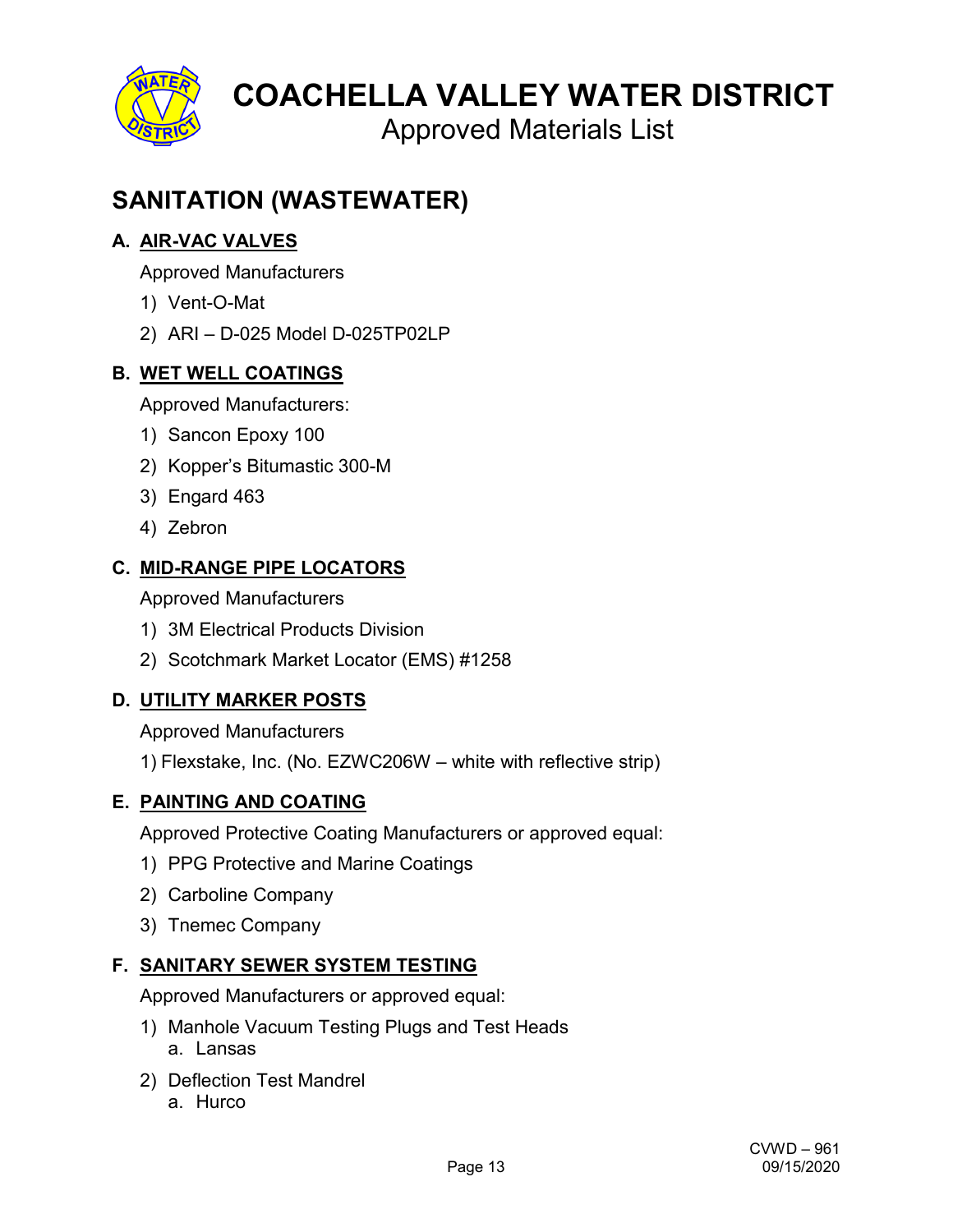

Approved Materials List

# **G. CURED-IN-PLACE PIPE**

Approved Liner Manufacturers or approved equal:

- 1) Inliner Technologies, LLC.
- 2) Insituform as manufactured by Insituform of North America, Inc.
- 3) Sancon Engineering CIPP.

# **H. MANHOLES AND PRECAST VAULTS**

- 1) Sealing Compound
	- a. Kent-Seal No. 2 Hamilton Kent Manufacturing Company
	- b. Ram-Nek Henry Sealants
- 2) Joint Wrap
	- a. Rub'R-Nek Henry Company
	- b. Seal Wrap Sealing Systems, Inc.
	- c. StopAQ EZ Wrap Armcorr, Inc.
- 3) Precast Concrete Vault
	- a. Brooks Series 500 Quickset
- 4) Confined Space Mounts
	- a. Tuff Built Davit Mount (30033 and 30053)
- 5) Manhole Frames and Covers
	- a. South Bay Foundry #1253/A1254 "CVWD SEWER"
	- b. Alhambra Foundry Co. (48-Inch Diameter Manholes)
		- i. #A-1254 (Standard), A-1254B (Sealed)
	- c. Alhambra Foundry Co. (60 and 72-Inch Diameter Manholes)
		- i. #A-1325 (Standard), A-1251 B-6 (Sealed)
	- d. Norfolk Casting #NC 253 CVWD ASTM A48
	- e. CL 35B
- 6) Manhole Linings
	- a. PVC Lining
		- i. Amer-Plate "T-Lock" Ameron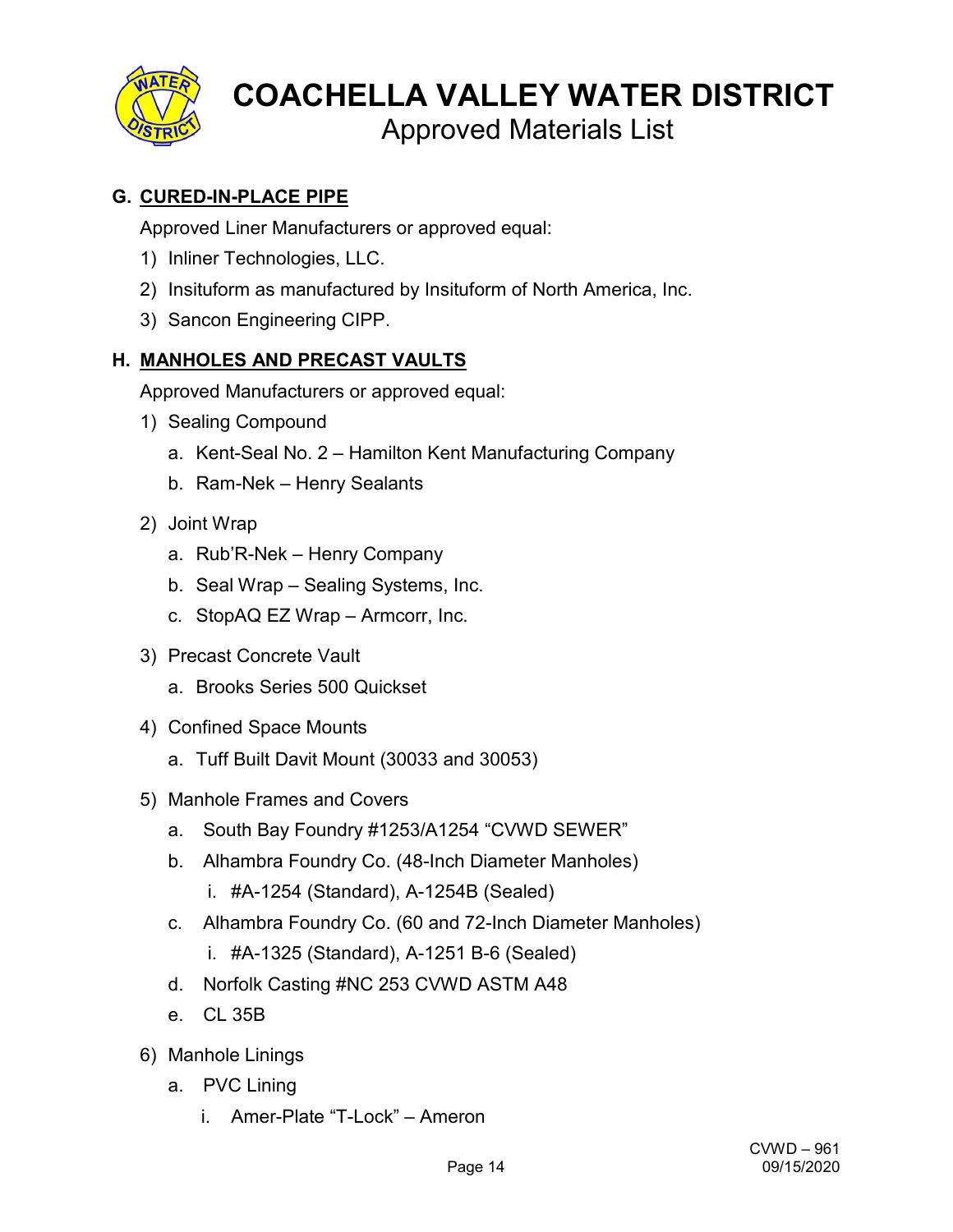

- b. Epoxy Lining
	- i. Raven Lining System 405FS
	- ii. Quadex Structure Guard
- c. Polyurethane Lining
	- i. Sancon 100
	- ii. Zebron
- d. Precast Vault Polyurethane Lining
	- i. Sancon 100
	- ii. Zebron
- e. Precast Concrete Vault Interior Coating
	- i. Sancon 100
- f. Structural Rehabilitation
	- i. Armorock polymer concrete manhole or insert

# **I. CONNECTION TO SANITARY SEWER SYSTEM**

Approved Manufacturers or approved equal:

# Connection to Existing VCP Main

- 1) New VCP Main
	- a. Mission Flex-seal adjustable repair couplings
	- b. Fernco Strong Back RC 1001
- 2) New PVC Main
	- a. Mission Flex-seal adjustable repair couplings
	- b. Fernco Strong Back RC 1002
- 3) New FRP Main
	- a. Adapter coupling (plain ends) provided by FRP pipe manufacturer

# Existing Sewer Manhole

- 4) New PVC Main
	- a. Water stop grouting ring
		- i. A-Lok Water Stop
		- ii. Kor-N-Seal Water Stop Grout Ring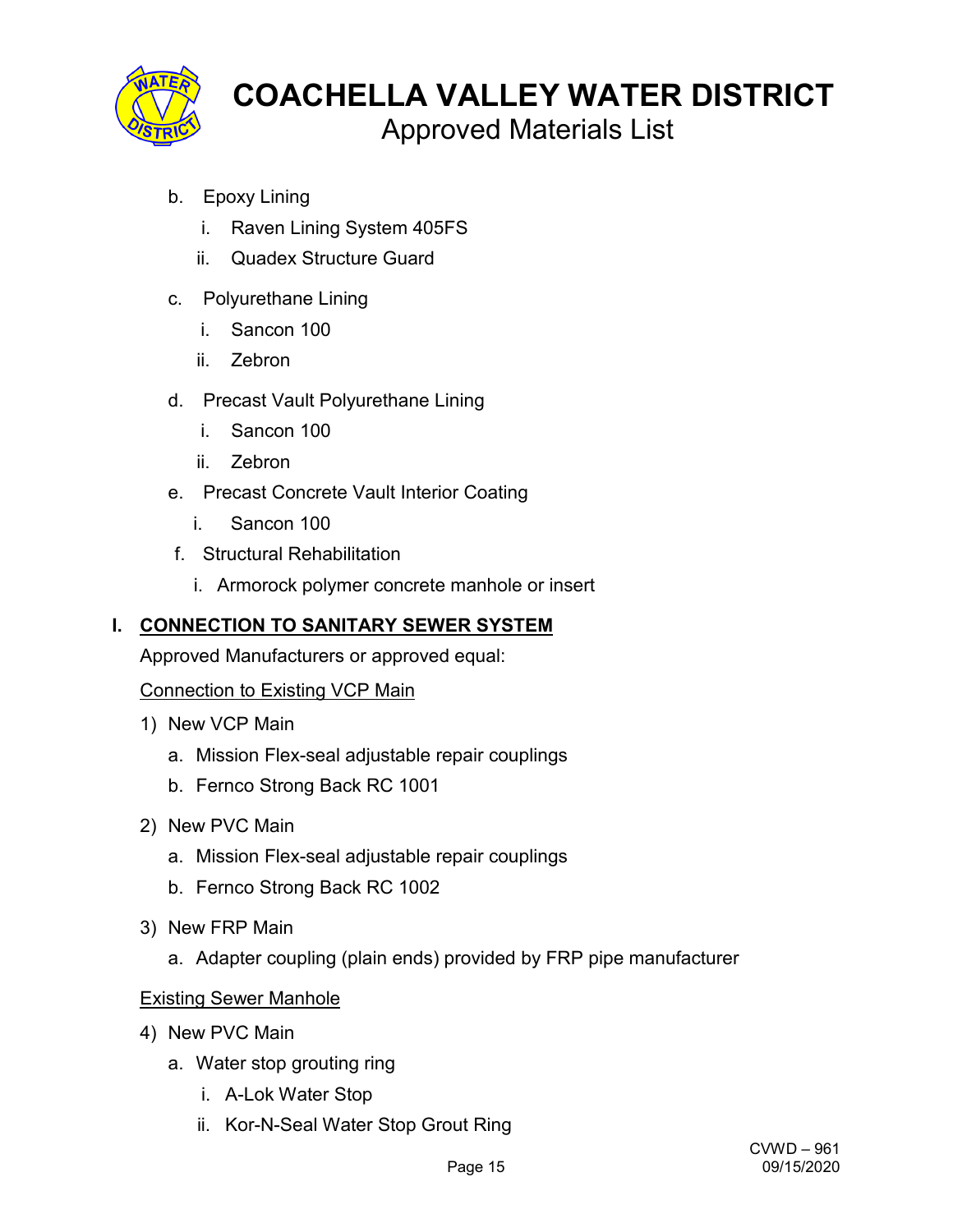

- b. Flexible style water stop connectors
	- i. Kor-N-Seal 106-406 Series
- 5) New FRP Main
	- a. Connection to existing manholes
		- i. Kor-N-Seal 106-406 Series
		- ii. Flexible Connector
	- b. New PVC Main
		- i. A-Lock Z-Lock
		- ii. Flexible Style Water Stop Connectors

#### **J. FLEXIBLE PIPE COUPLINGS**

Approved Manufacturers or approved equal:

- 1) Joints Calder Repair
- 2) Fernco Adapter
- **3) Max Adaptor Coupling**

#### **K. ECCENTRIC PLUG VALVES**

- 1) DeZurik Series 100 PEC
- 2) Henry/Pratt Company Model 601
- 3) Crispin K-flow
	- a. 800 Series for  $2\frac{1}{2} 12$ "
	- b. 900 series for 14" 18"
- 4) Plug valve Exterior Coating
	- a. Scotchkote 206N, Valspar Pipe Clad 1500
	- b. AkzoNobel Resicoat Single Layer

#### **L. CHECK VALVES**

Approved Manufacturer:

1) Val-Matic Surgebuster Check Valve

# **M. PVC PIPE FOR SANITARY SEWER**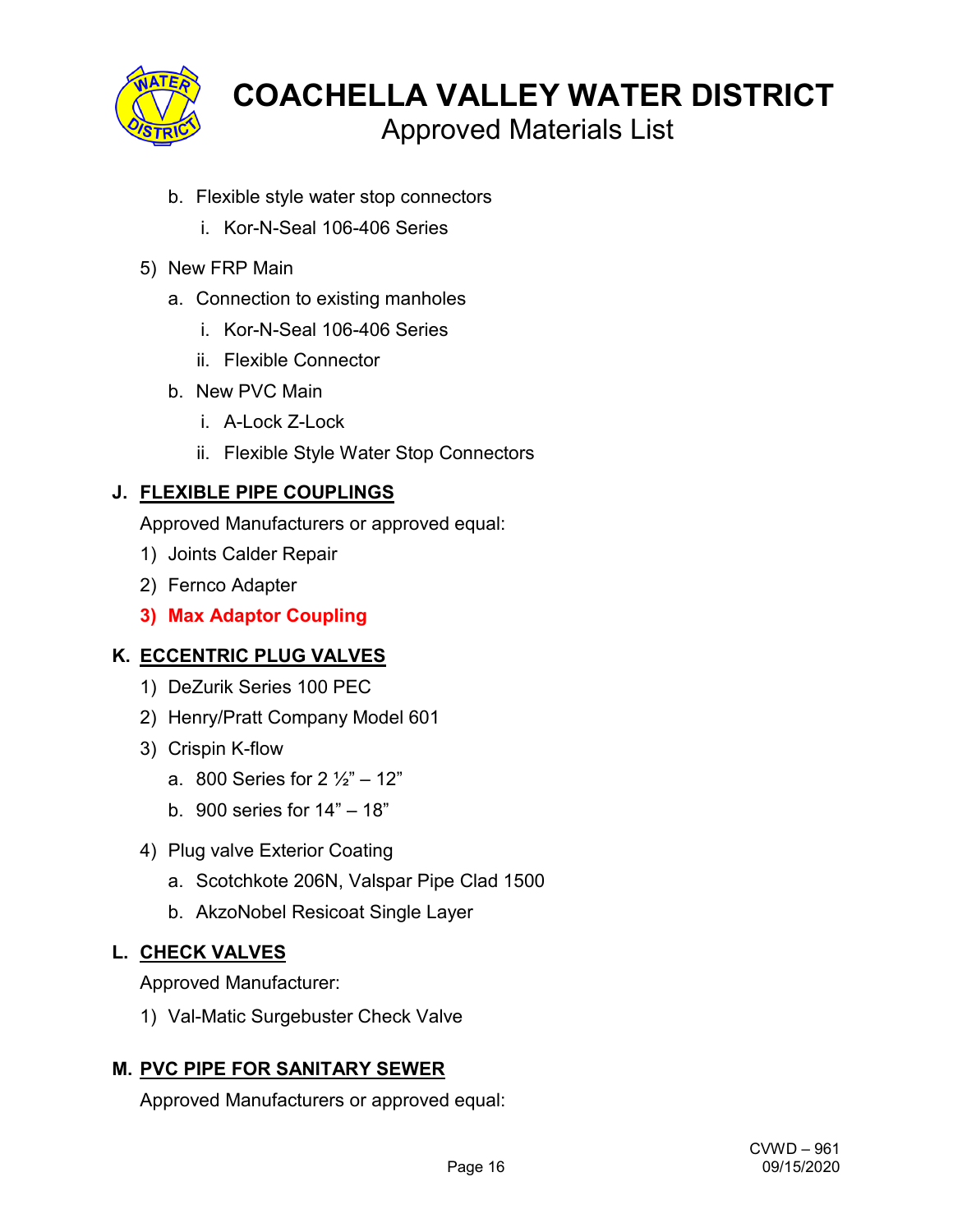

Approved Materials List

- 1) PVC Pipe
	- a. JM Eagle
	- b. North American Pipe Corporation
- 2) Pipe fittings
	- a. HARCO Fittings

# **N. DUCTILE IRON PIPE**

- 1) Ductile Iron Pipe
	- a. U.S. Pipe
	- b. McWane Ductile
	- c. American Cast Iron Pipe Company
- 2) Restrained Joints
	- a. Flex Ring by American Cast Iron Pipe
	- b. TR-Flex by U.S. Pipe
	- c. McWane Ductile
- 3) Mechanical Joint Restraint Systems
	- a. Ebba Iron Megalug
	- b. Ford Uniflange
	- c. Star Stargrip and 3000 series for DIP and 4000 series for PVC
	- d. Romac Romagrip
	- e. Sigma Onelok
	- f. Tyler Union TUF Grip Series 1500
	- g. SIP Industries EZ Grip
- 4) Gaskets Flanged Joints
	- a. Garlock
	- b. Klinger
	- c. Teadit
	- d. Cranite
	- e. U.S. Pipe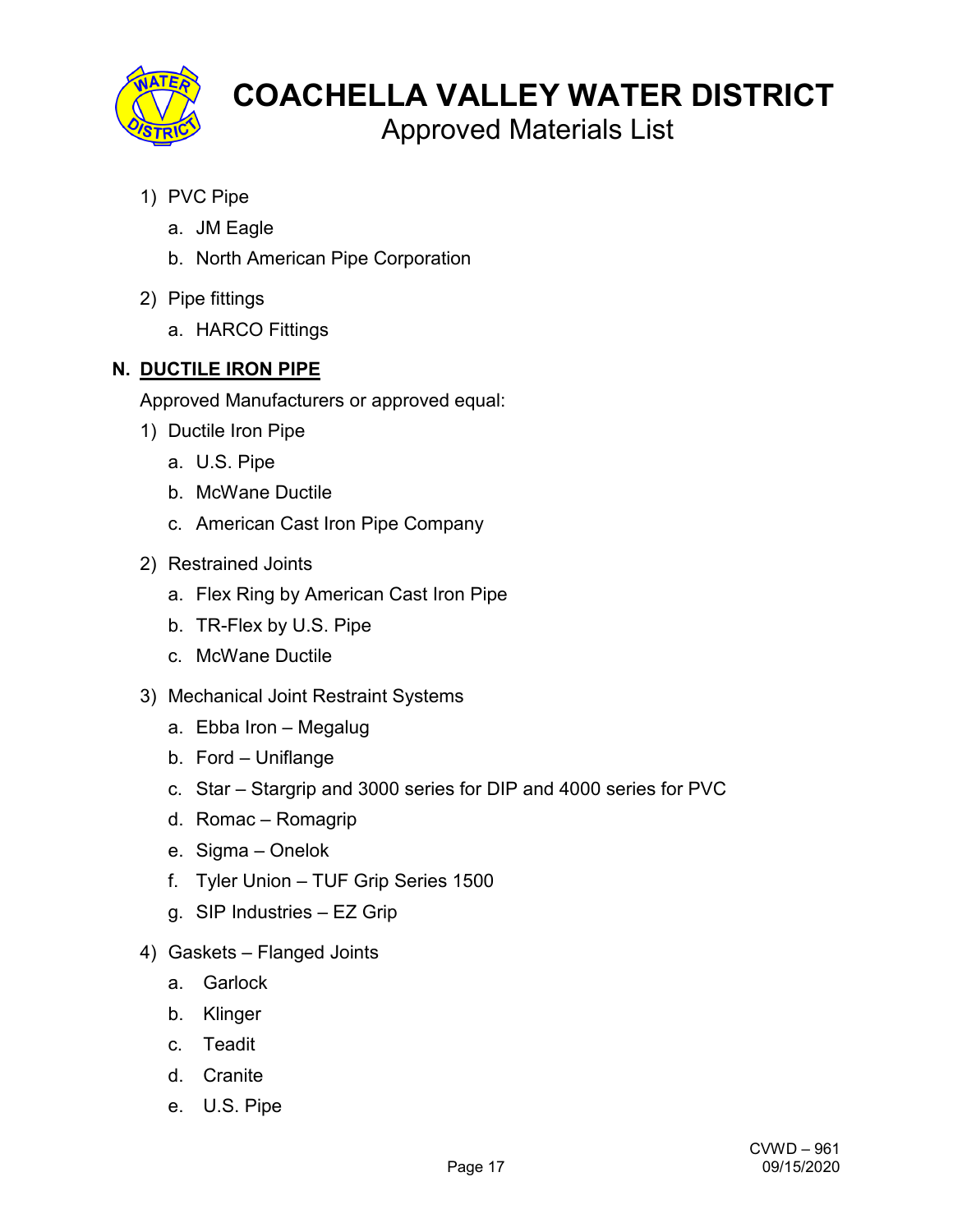

Approved Materials List

- 5) Flanged Fittings
	- a. American Cast Iron Pipe
	- b. McWane Ductile
	- c. Sigma
	- d. SIP Industries
	- e. Star Pipe Products
	- f. Tyler
	- g. U.S. Pipe
- 6) Grooved-end Fittings and Couplings
	- a. Victaulic Company of America
	- b. Mueller/Anvil, Gruvlok brand
	- c. TYCO Grinnell
- 7) Ceramic Epoxy Lining
	- a. Protecto 401 Ceramic Epoxy Liner
- 8) Fusion Bonded Epoxy Lining and Coating

#### 100% Powder Epoxy

- a. 3M Scotchkote 206N
- b. Valspar Pipe Clad 1500
- c. Akzo Nobel Resicoat Single Layer Liquid Epoxy
- d. 3M Scotchkote 309
- 9) Service Saddle
	- a. Mueller
	- b. Jones

#### **O. VITRIFIED CLAY PIPE SANITARY SEWER**

- 1) Gladding McBean
- 2) Pacific Clay
- 3) Mission Clay Products
- 4) Epoxy Resin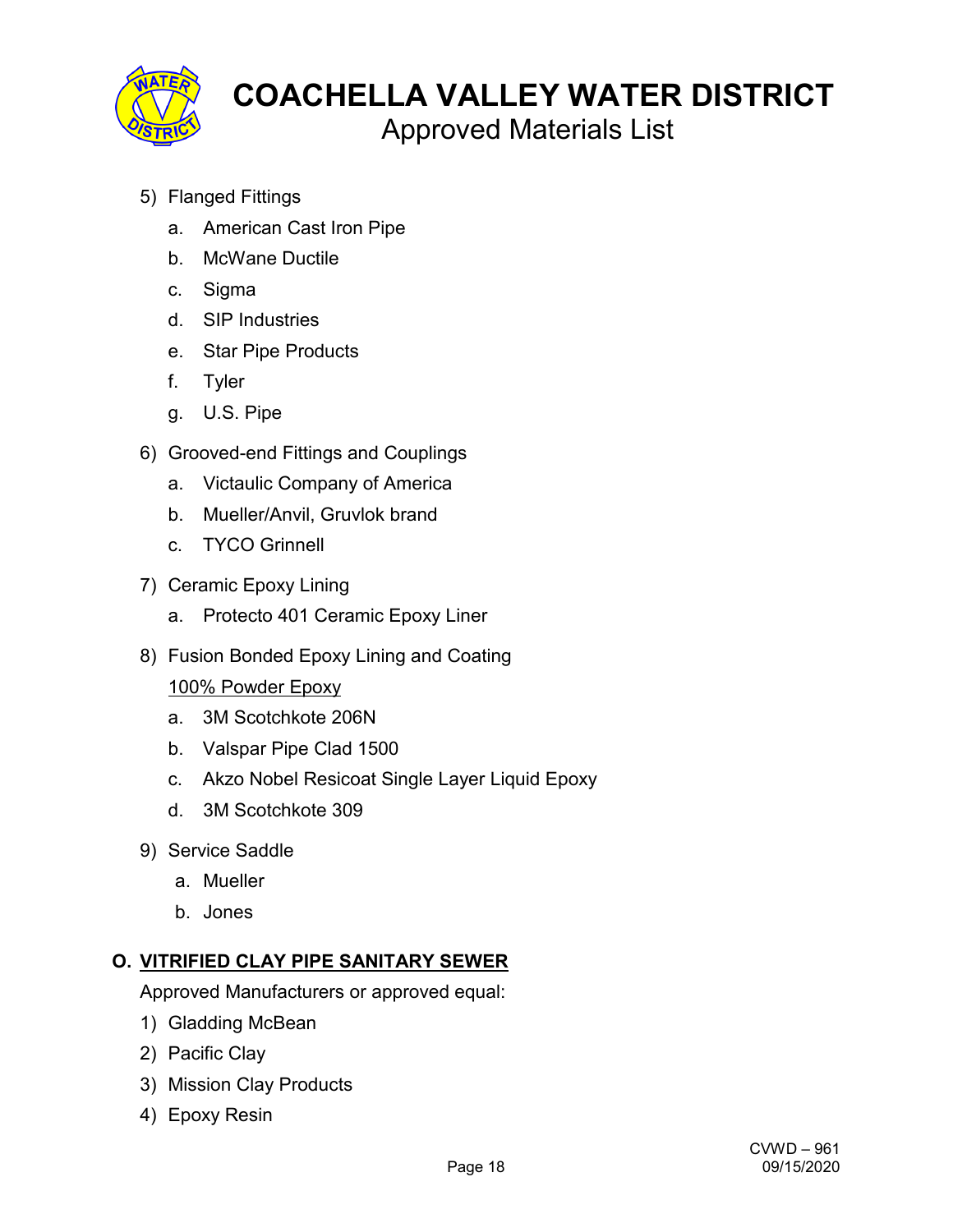

- a. Epibond 157, Furane Plastics Inc.
- b. WR633 A&B, Wyndham Chemicals Inc.
- c. EPON 828, Shell Chemical Corporation
- 5) Joints
	- a. "Wedgelock" or "Speed-Seal"

#### **P. FIBERGLASS REINFORCED SEWER PIPE**

Approved Manufacturers or approved equal:

- 1) HOBAS Pipe USA
- 2) Thompson Pipe Group Flowtite

#### **Q. PVC SEWER FORCE MAIN**

- 1) PVC Pipe C900 DR-14 CL 305 psi (8 12-inch diameter)
	- a. CertainTeed Corporation
	- b. Diamond Plastics Corporation
	- c. Ipex, Inc.
	- d. North American
	- e. Vinyltech Corporation
- 2) Pipe and Couplings
	- a. Series 1350 Uni-Flange
	- b. Star Pipe Products Series 1100
	- c. EBBA Iron MEGALUG
	- d. Uni-Flange Series 1300
- 3) Tracer Wire
	- a. Copperhead
	- b. NEPTCO
- 4) Electronic Marker System (EMS
	- a. 3M Electrical Products Division
	- b. Scotchmark Market locator Model No. 1258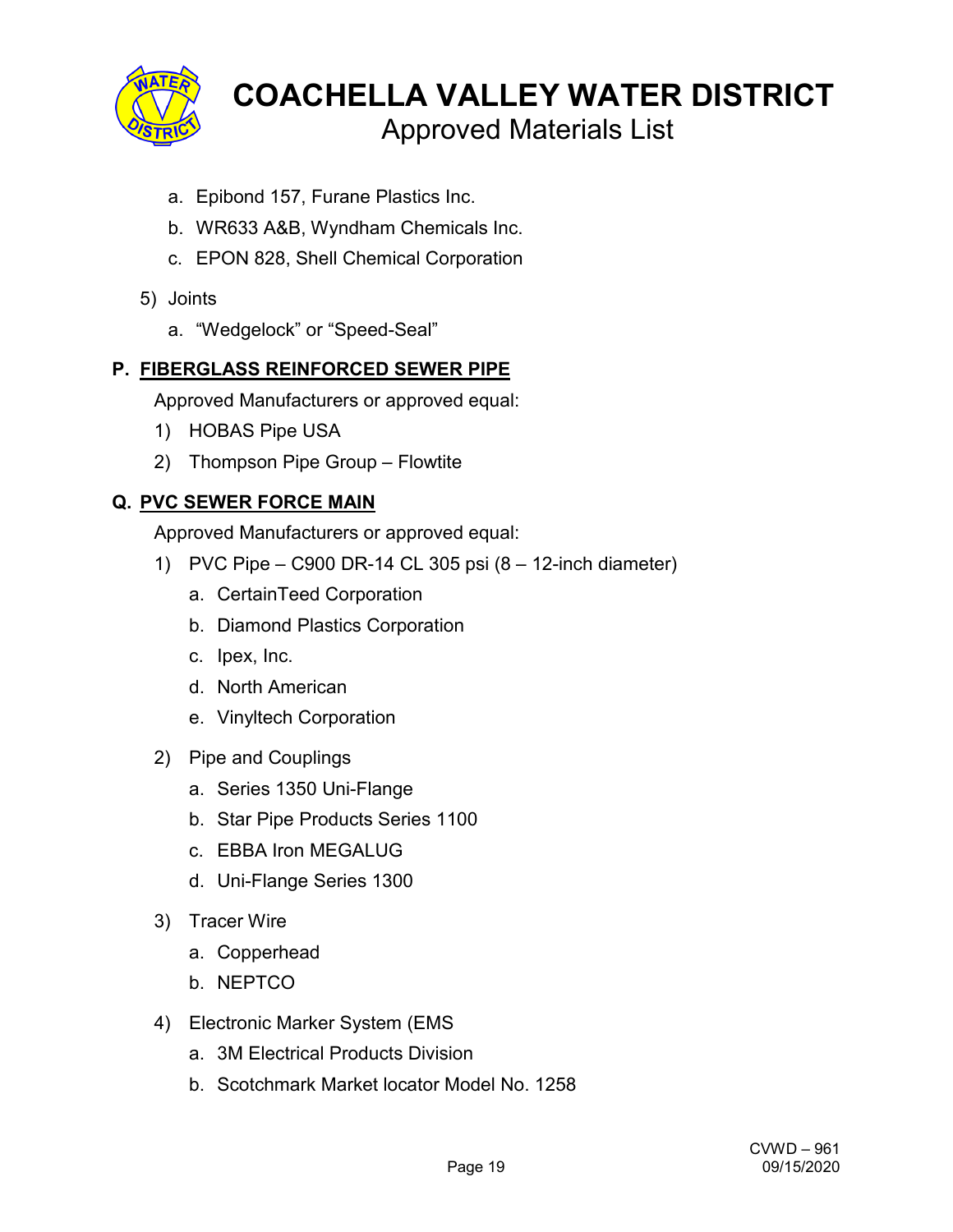

Approved Materials List

# **R. HDPE PIPE FOR SEWER FORCE MAINS**

Approved Manufacturers or approved equal:

- 1) HDPE pressure pipe
	- a. JM Eagle
	- b. Performance Pipe
- 2) HDPE fittings
	- a. ISCO Industries
	- b. Performance Pipe
	- c. Plasson USA
- 3) Tracer Wire
	- a. Copperhead
	- b. NEPTCO
- 4) HDPE EMS Markers
	- a. 3M Electrical Products Division
	- b. Scotchmark Market Locator Model No. 1258

# **S. SEWER CLEAN-OUTS**

- 1) Frame and Cover Alhambra A1240
- 2) Adjustable Clean-Out Finish Line 834 Series
- 3) Mid-Range Pipe Locators
	- a. 3M Electrical Products Division
	- b. Scotchmark Market Locator Model no. 1258

# **T. HOUSE LATERALS**

Approved Materials

- 1) Connections to Sewer Mains
	- a. PVC gasketed fittings HARCO Fittings, or equal.
- 2) Inserta Wye
	- a. Inserta Tee, or equal.
- 3) Saddle Wye
	- a. Flexible Saddle Wye Ferguson Flexible Tap, or equal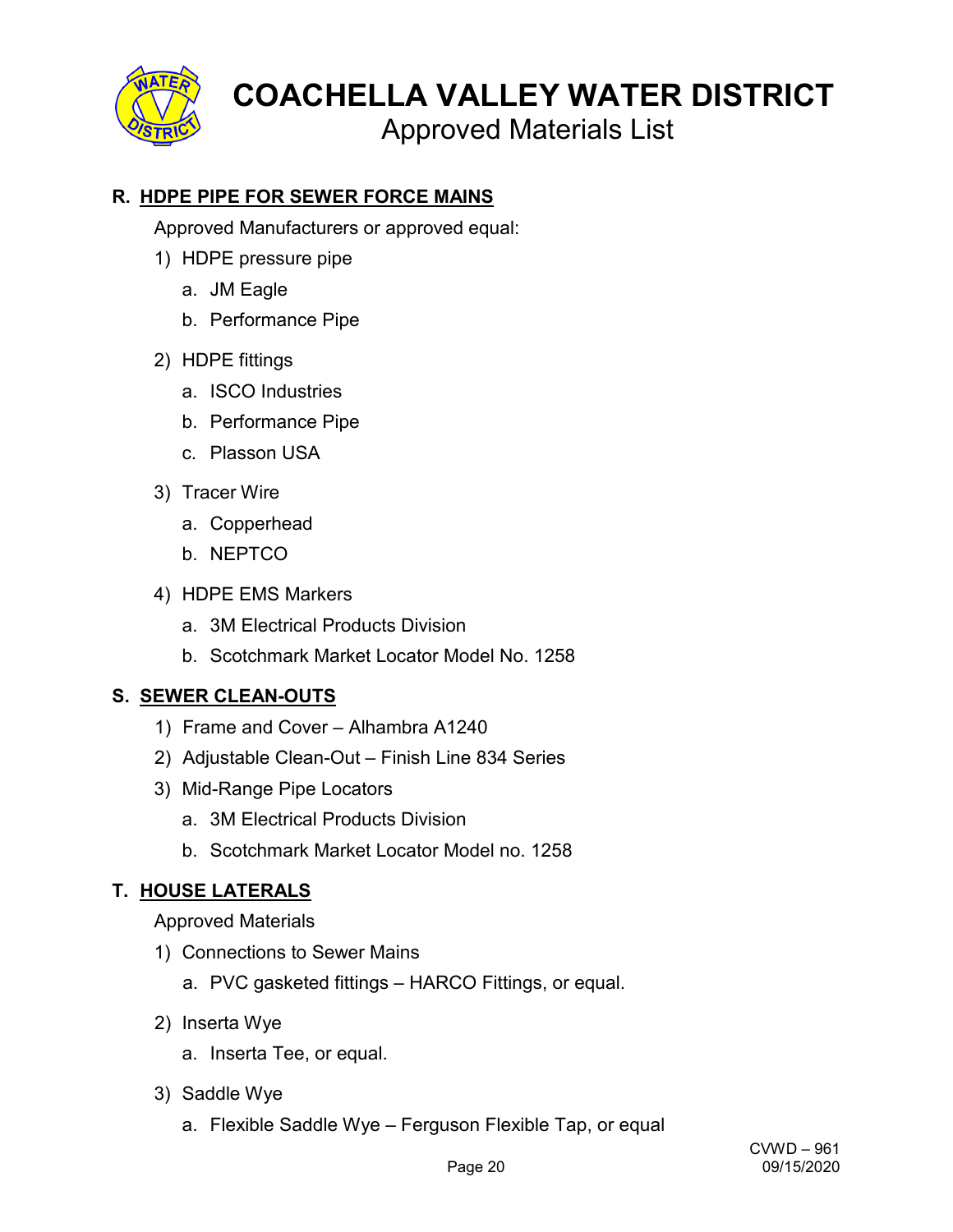

- b. PVC Saddle Wye HARCO Fittings, or equal
- c. FRP saddle wye with Section 33 31 15
- 4) Laterals Unconnected to Dwelling Units
	- a. Carsonite Utility Marker
- 5) Mid-Range Pipe Locators
	- a. 3M Electrical Products Division
	- b. Scotchmark market Locator Model No. 1258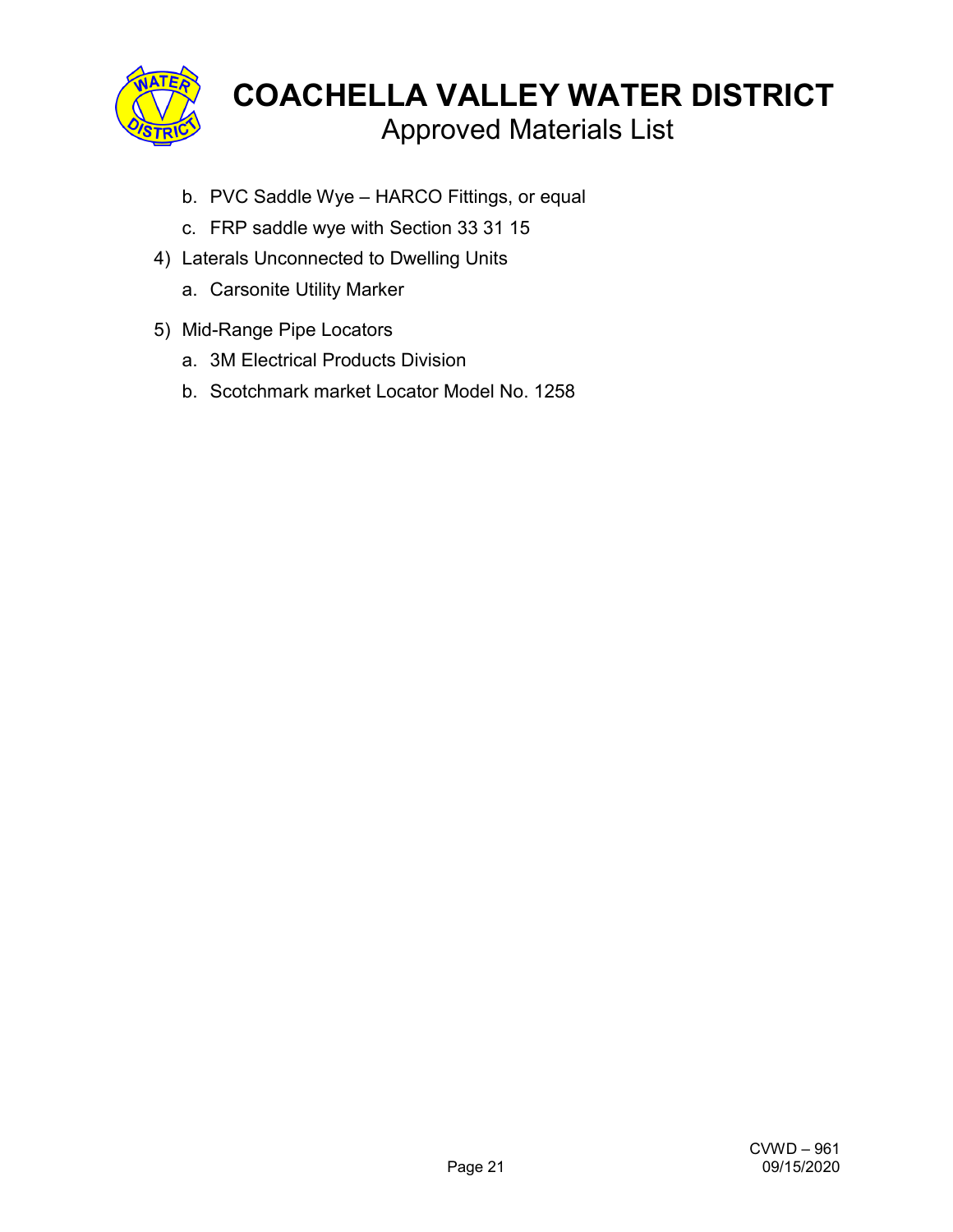

Approved Materials List

# **IRRIGATION (Canal Water)**

# **A. PIPELINE MATERIALS**

Approved Materials

- a. PVC C905 DR25 CL 165 psi (18 42 inch diameter) Approved Manufacturers:
	- 1) JM Eagle
	- 2) North American Pipe
- b. PVC C909 CL 235 psi  $(8 12$  inch diameter) PVC – C909 CL 165 psi (16 inch diameter) Approved Manufacturers:
	- 1) JM Eagle
- c. Ductile Iron Pipe (42 inch diameter and greater) Approved Manufacturers:
	- 1) U.S. Pipe
	- 2) Mc Wane
	- 3) American CI
- d. CML&C Pipe (42 inch diameter and greater)

- 1) Northwest Pipe Company
- 2) Thompson Pipe Group
- e. HDPE Pipe (bypass setup only) Approved Manufacturers:
	- 1) JM Eagle
	- 2) WL Plastic
	- 3) ISCO
	- 4) Ferguson
	- 5) Integrity Fusion
	- 6) Performance Pipe
- f. HDPE fittings (bypass setup only)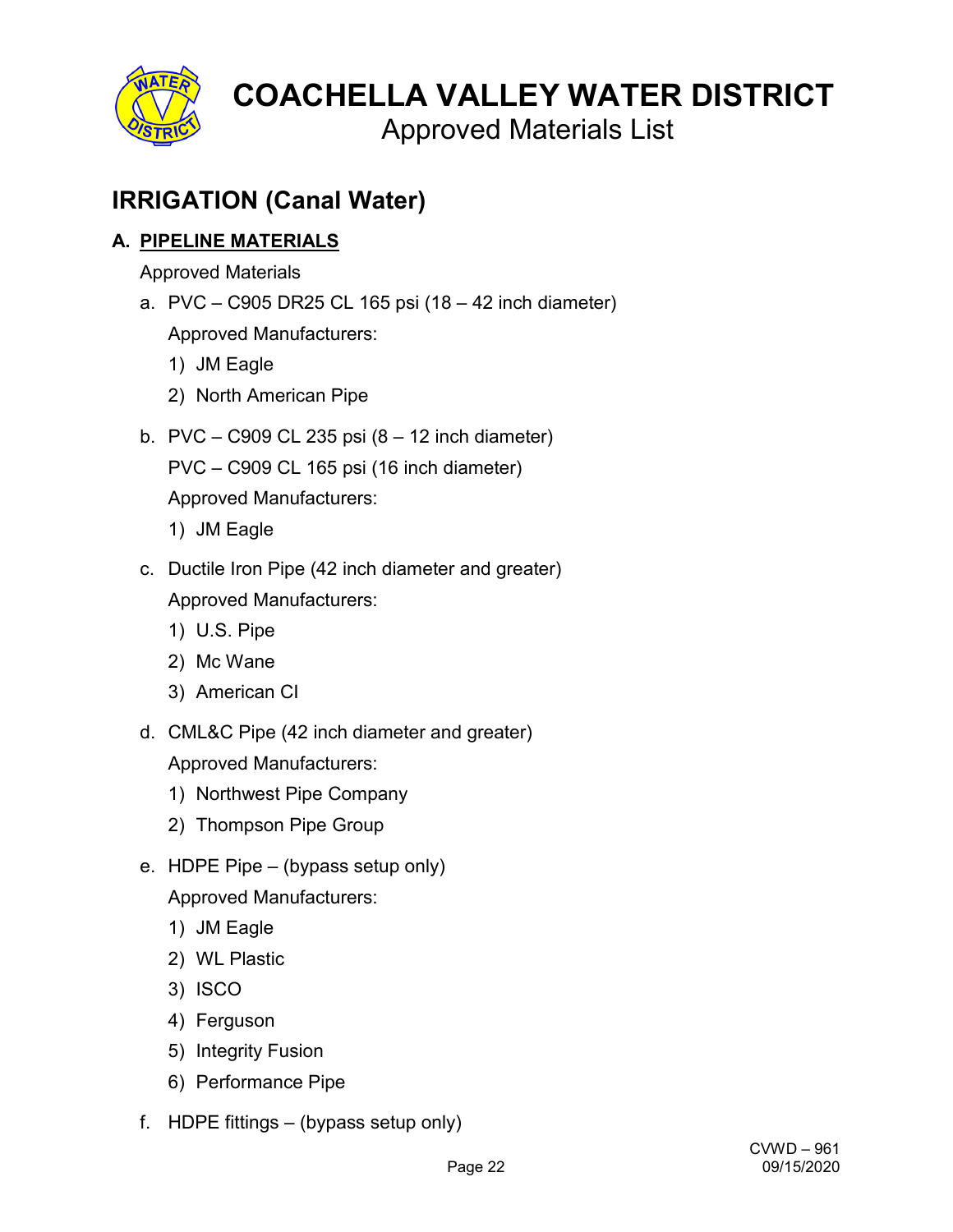

Approved Materials List

- 1) ISCO Industries
- 2) Performance Pipe
- 3) Plasson USA

# **B. FLOW METER**

Approved Manufacturers (DC Power Source)

- 1) Water Specialties Model ML-04-D with Flow-Com Digital Register
- 2) McCrometer Model SW500 with Flow-Com Remote Read Digital Register
- 3) McCrometer UltraMag Model UM06 Electromagnetic Flow Meter (Battery Powered)

Approved Manufacturers (AC Power Source)

1) Krohne Enviromag Electromagnetic Flow Meter

# **C. BALLCENTRIC PLUG VALVE**

Approved Manufacturers

- 1) Dezuric Series 100
- 2) Pratt/Milliken Model 601
- 3) Crispin K-Flo Model Number:

800 Series 2-1/2" – 12"

900 Series 14" – 48"

# **D. VAULTS**

Approved Manufacturers

- 1) Jensen K466-FH48-08TH precast water vault with spring assisted galvanized traffic cover.
- 2) J&R Concrete Products Inc.
- 3) Olson Precast
- 4) Oldcastle Precast
- 5) Confined Space Mounts
	- a. Tuff Built Davit Mount (30033 and 30053)

# **E. PIPE CONNECTOR**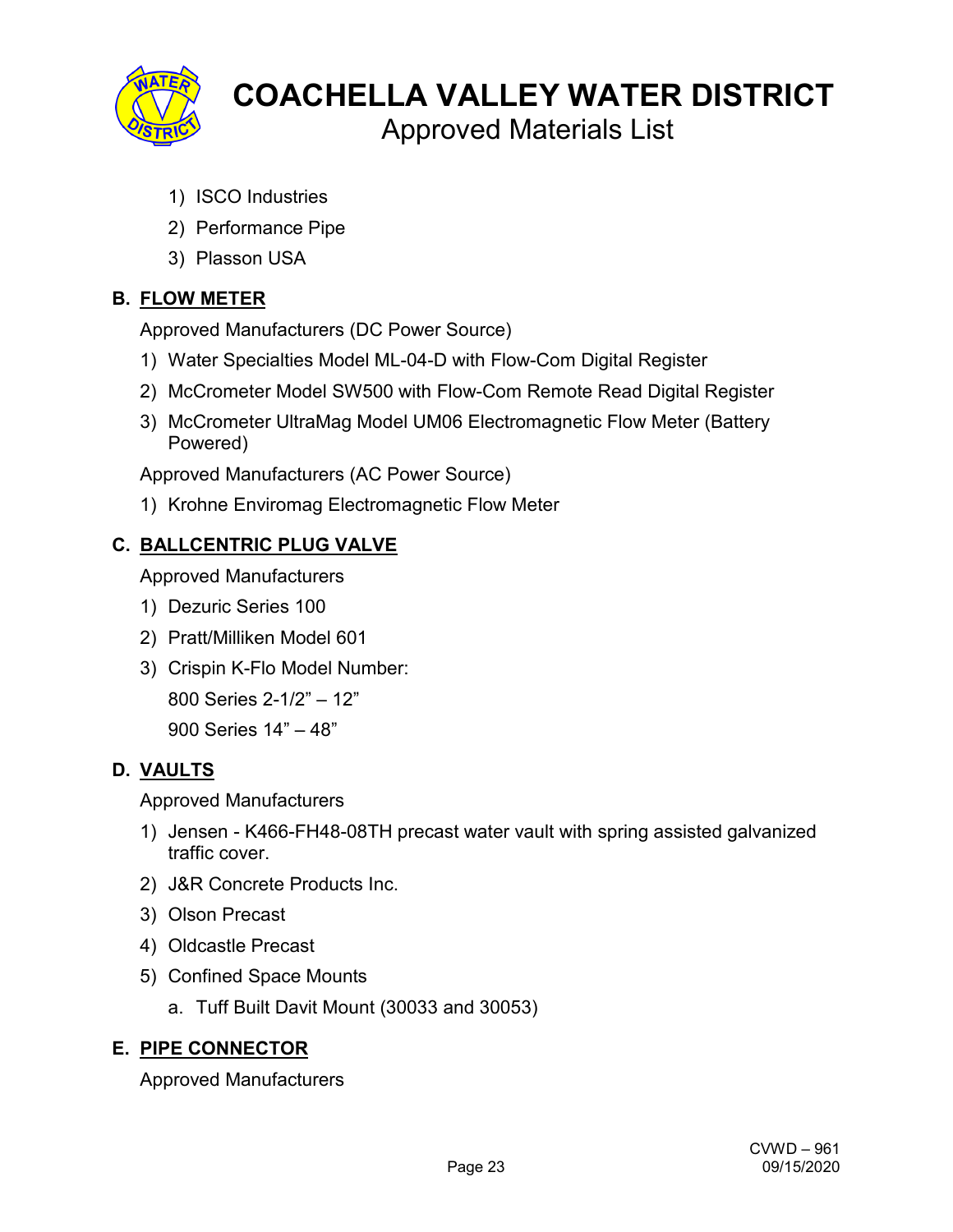

- 1) Weko-Seal: An internal joint sealing technology used to eliminate infiltration/exfiltration in piping ranging in sizes from 18" through 96"
- 2) Joints Coupling Calder Style with shear band

# **F. AIR-VAC VALVES**

#### Approved Manufacturers

- 1) ARI D-025 (0.75 150 PSI)
- 2) ARI D-020 (0.75 250 PSI)
- 3) Vent-O-Mat

# **G. UTILITY MARKER POSTS**

Approved Manufacturers

1) Flexstake, Inc. (No. EZWC206W – white with reflective strip)

#### **H. TRACER WIRE**

- 1) Copperhead
- 2) NEPTCO